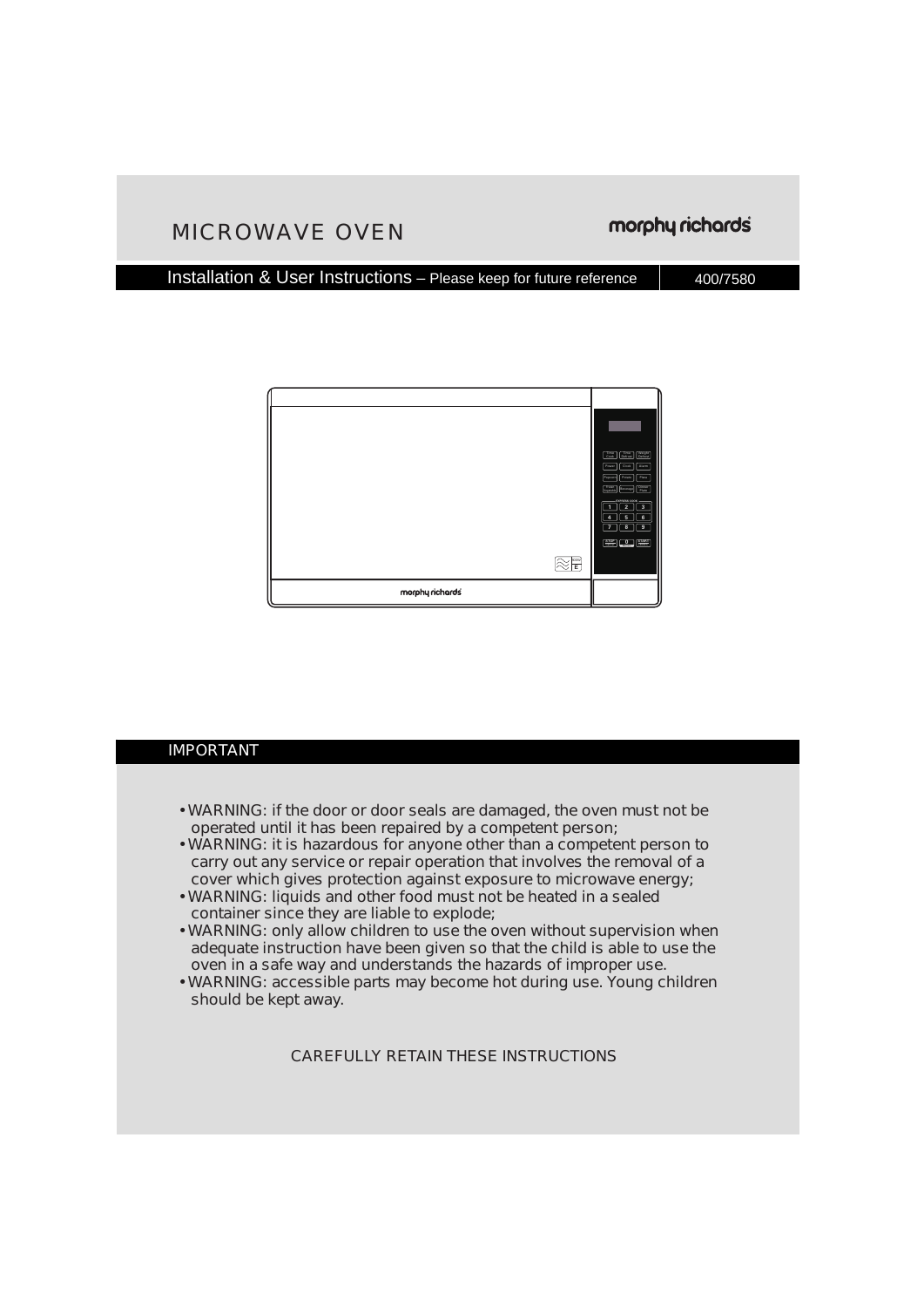#### **Safety Information**

| Materials you can use in microwave oven                  | 3                       |
|----------------------------------------------------------|-------------------------|
| Materials to avoid using in the microwave oven           | 3                       |
| <b>Utensils</b>                                          | 3                       |
| <b>Setting Up your Oven</b>                              | $\overline{\mathbf{4}}$ |
| Oven components and accessories                          | $\overline{4}$          |
| Turntable installation                                   | $\overline{4}$          |
| Microwave cooking principle                              | 5                       |
| Microwave Food Packaging Symbols<br>Accessories included | 5<br>5                  |
|                                                          |                         |
| Installation<br>Please Note Electrical connection        | $6 - 7$<br>6            |
| Earthing installation                                    | $\overline{7}$          |
| Operating your microwave oven                            | $8 - 16$                |
| <b>Clock Setting</b>                                     | 8                       |
| <b>Microwave Cooking</b>                                 | 8                       |
| <b>Speed Microwave Cooking</b>                           | 9                       |
| Alarm                                                    | 10                      |
| <b>Defrost</b>                                           | 10                      |
| <b>Microwave Auto Function</b>                           | 11                      |
| <b>Pre-set Function</b>                                  | 13                      |
| <b>Multi-stage Cooking</b>                               | 14                      |
| <b>Memory cooking</b>                                    | 14                      |
| <b>Checking Stage of Cooking</b>                         | 15                      |
| <b>Child Safety Lock Function</b>                        | 15                      |
| Warming up, heating                                      | 16                      |
| Cleaning your microwave oven                             | 17                      |
| <b>Troubleshooting and maintenance</b>                   | 18                      |
| <b>Troubeshooting</b>                                    | 19                      |
| <b>Technical Specifications</b>                          | 20                      |
| Guarantee                                                | 21                      |
|                                                          |                         |

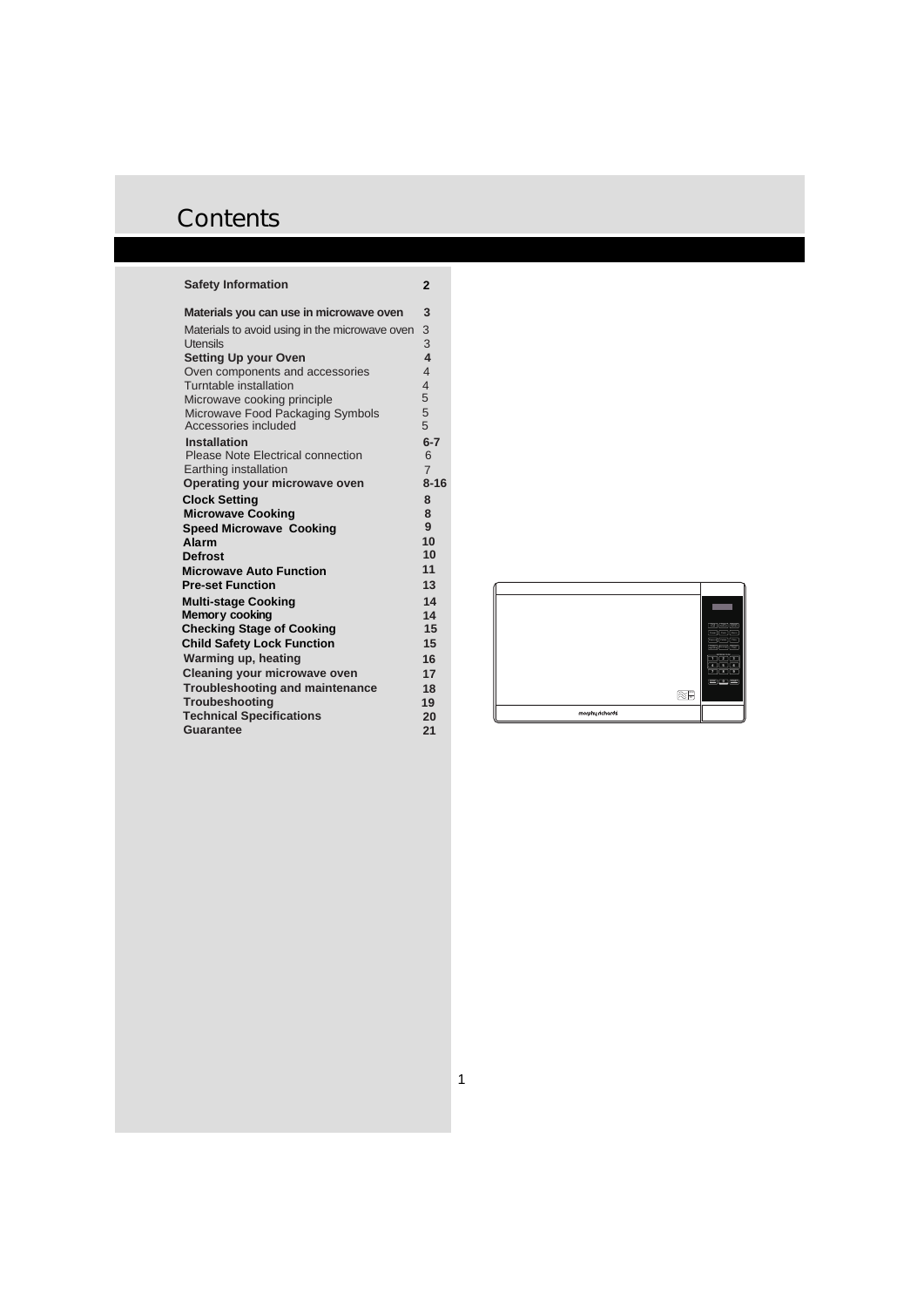# △ Safety Information

#### **Important** – Please read these instructions fully before installation

- 1. The oven must be placed on a level surface.<br>2. The turntable and turntable ring assembly m
- The turntable and turntable ring assembly must always be used in the oven during cooking. Place the cookware gently on the turntable and handle it carefully to avoid possible breakage.<br>Incorrect use of dis-
- 3. Incorrect use of dish for browning food may cause turntable to break.<br>4. Use only the spec
- Use only the specified bag size when using pre-prepared
- popcorn. 5. The oven has several built-in safety switches to ensure that the power remains off when the door is open. Do not tamper with these switches.<br>6 Do not operate the microwa
- Do not operate the microwave oven when empty. Operating the oven with no food or food that is extremely low in moisture can cause fire, charring or sparking.<br>7 Do not cook bacon directly on the turntable Excess
- Do not cook bacon directly on the turntable. Excessive local heating of the turntable may cause the turntable to break<br>8 The C
- 8. The contents of feeding bottles and baby food jars are to be stirred or shaken and the temperature should be carefully checked before consumption, in order to avoid burns.<br>9 Do no
- 9. Do not heat narrow-necked containers, such as syrup or sauce bottles.
- 10. Do not attempt to deep-fry in your microwave oven.<br>11. Do not attempt home canning in this microwave over
- Do not attempt home canning in this microwave oven as it is impossible to be sure all contents of the jar have reached boiling temperature.<br>12. Do not use this microwaye of
- Do not use this microwave oven for commercial purpose. This microwave oven is made for household use only.<br>13. Caution: Stir the liquid prior to and during heating /
- Caution : Stir the liquid prior to and during heating / reheating, let liquid stand for at least 10 seconds after cooking and always take care when adding ingredients to hot liquids. Microwave heating of beverages can result in delayed eruptive boiling, therefore care must be taken when handling the container.<br>14 Check the food in the microw
- Check the food in the microwave oven frequently to avoid burning due to overheating.<br>15. Failure to maintain the oven in a
- Failure to maintain the oven in a clean condition could lead to deterioration of the surface which could adversely affect the life of the appliance and possibly result in a hazardous situation.<br>16 Stand at arm's lengt
- Stand at arm's length when opening the door to avoid
- scalding when steam or hot air is released. 17. ALWAYS allow an appropriate standing time after the oven has switched off according to the food being cooked to allow heat to distribute evenly throughout the food.<br>18 Lise
- 188. Use oven gloves when removing any cookware from For the covered to reduce chance of being burned or scalded.<br>
Read and follow the specific: "precautions for avoid
- Read and follow the specific: "precautions for avoiding possible exposure to excessive microwave energy".<br>20 As with most cooking appliances, close supervision
- is necessary to reduce the risk of a fire in the oven cavity. As with most cooking appliances, close supervision
- If a fire should start or smoke is observed:<br>B. Keep the oven door closed Keep the oven door closed.
- 
- b. Turn the oven off and unplug the appliance. 21. Eggs in their shell and whole hard-boiled eggs should not be heated in microwave ovens since they may explode, even after microwave heating has ended.
- 22. Do not overcook food. Regularly observe the oven if paper, plastic, or other combustible materials are used in the oven.
- 23. Do not use the oven cavity for storage purposes. Do not store items such as bread, cookies, paper products, etc. inside the oven.<br>24. Remove wire tw
- Remove wire twist-ties and metal handles from paper or plastic containers/bags before placing them in the oven.
- 25. This oven must be earthed. Connect only to properly earthed outlet. See "earthing installation".<br>
26 Install or locate this oven in accordance
- 26. Install or locate this oven in accordance with the installation instructions provided. 27. Use this appliance only for its intended uses as
- described in the manual. Do not use corrosive chemicals or vapours in this appliance. This oven is specifically designed to heat or cook food. It is not designed for industrial or laboratory use.
- Never allow children to use the oven without supervision unless adequate instructions have been given so that the children are able to use the oven in a safe way and understand the hazards of improper use.
- 29. If the supply cord or plug is damaged, or if the oven is not working properly or has been dropped it must be replaced or repaired by the manufacturer or its service agent or a similarly qualified person in order to avoid a hazard.
- 30. This appliance should be serviced only by qualified service technicians. Contact the nearest authorised service facility for examination, repair or adjustment.<br>31 Do not cover or block any vents on the oven
- 31. Do not cover or block any vents on the oven.<br>32. Do not store or use this appliance outdoors.
- 32. Do not store or use this appliance outdoors.
- 33. Do not use this oven near water, near a kitchen sink, in a wet basement or near a swimming pool.
- 34. Do not immerse cord or plug in water.<br>35. Keep cord away from heated surfaces
- 
- 35. Keep cord away from heated surfaces. 36. Do not let cord hang over edge of table or counter.
- 37. When cleaning door and oven surfaces use only mild, non-abrasive soaps or detergents applied with a sponge or soft cloth.
- 38. The contents of feeding bottles and baby food jars are to be stirred or shaken and the temperature should be carefully checked before consumption,in order to avoid burns.
- 39. Do not attempt to repair the oven yourself, please consult
- an authorised service agent.<br>40 Do not attempt to operate this Do not attempt to operate this oven with the door open since open-door operation can result in harmful exposure to microwave energy. It is important not to try an override or tamper with the safety interlocks.
- 41. Do not operate the oven if it is damaged. It is particularly important that the oven door closes properly and that there is no damage to the, (1) door (i.e. door is not bent or dented), (2) hinges and latches (broken or loosened),
- (3) door seals and sealing surfaces. 42. Utensils should be checked to ensure that they are suitable for use in microwave ovens.
- 43. The symbol  $\frac{180}{100}$  on the product or on its packaging indicates that this product may not be treated as household waste. Instead it shall be handed over to the applicable collection point for the recycling of electrical and electronic equipment. By ensuring this product is disposed of correctly, you will help prevent potential negative consequences for the environment and human health,which could otherwise be caused by inappropriate waste handling of this product. For more detailed information about recycling of this product, please contact your local city office, your household waste disposal service or the shop where you purchased the product.
- 44. The lamp holder must be serviced by an authorised service agent.<br>45 The oven sho
- The oven should be cleaned regularly and any food deposits removed.
- Do not use harsh abrasive cleaners or sharp metal scrapers to clean the oven door glass since they can scratch the surface, which may result in shattering of the glass.
- 47. Do not use steam cleaners inside the cavity.<br>48. During use the appliance becomes hot Care
- 48. During use the appliance becomes hot. Care should be taken to avoid touching heating elements inside the oven.<br>49 This:
- 49. This appliance is not intended for use by persons (including children) with reduced physical, sensory or metal capabilities, or lack of experience and knowledge, unless they have been given supervision or instruction concerning use of the appliance by a person responsible for their safety.
- 50. The product is classified as a Group 2, Class B, ISM appliance. Group 2 includes all ISM (Industrial, Scientific or Medical) appliances in which radio frequencies are generated intentionally and/or used in the form of electromagnetic radiation to treat materials, together with electroerosion equipment. Class B includes equipment for domestic use or on premises directly connected to low voltage electricity supply for supplying buildings for residential use.
- This appliance complies with EC directive 2004/108/EC on electromagnetic compatibility and European regulation no.1935/2004 of 27/10/2004 on food contact materials.
- 52. Children should be supervised to ensure that they do not play with the appliance.
- 53. Material and accessories coming into contact with food conform to EC regulation 1935/2004.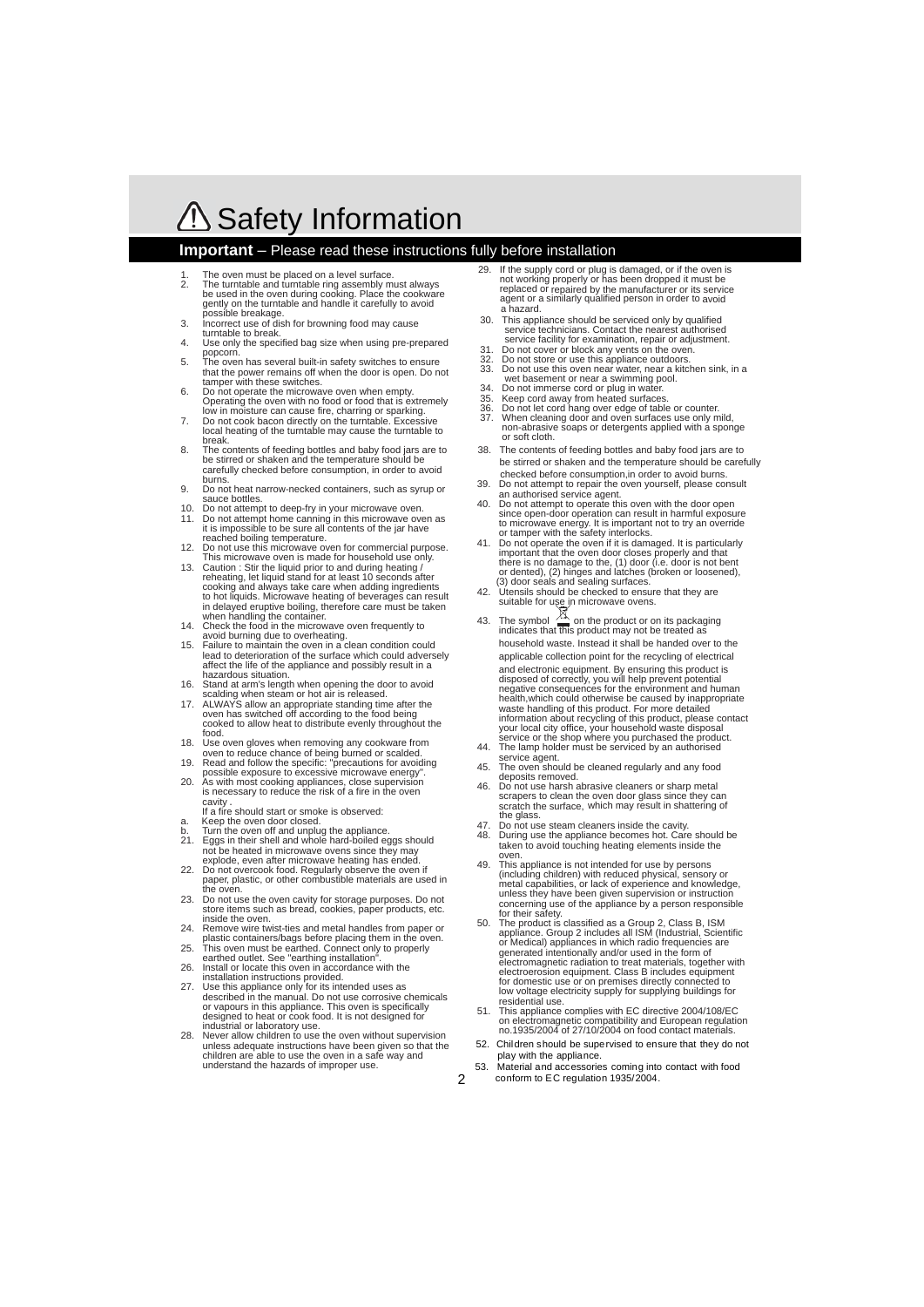## MATERIALS YOU CAN USE IN MICROWAVE OVEN

| <b>Utensils</b>                                         | Remarks                                                                                                                                                                                                                                                                      |
|---------------------------------------------------------|------------------------------------------------------------------------------------------------------------------------------------------------------------------------------------------------------------------------------------------------------------------------------|
| Aluminium foil                                          | Shielding only. Small smooth pieces can be used to cover thin parts of meat or poultry<br>to prevent overcooking.                                                                                                                                                            |
| Arcing can occur if foil is<br>too close to oven walls. | The foil should be a least 1 inch<br>(2.5cm) away from oven walls.                                                                                                                                                                                                           |
| Browning dish                                           | Follow manufacturer's instructions. The bottom of browning dish must be at least 3/16 inch<br>(5mm) above the turntable. Incorrect usage cause the turntable to break.                                                                                                       |
| Dinnerware                                              | Microwave-safe only. Follow manufacturer's instructions. Do not use cracked or chipped dishes.                                                                                                                                                                               |
| Glass jars                                              | Always remove lid. Use only to heat food until just warm. Most glass jars are not heat resistant<br>and may break.                                                                                                                                                           |
| Glassware                                               | Heat-resistant oven glassware only. Make sure there is no metallic trim. Do not use cracked or<br>chipped dishes.                                                                                                                                                            |
| Oven cooking bags                                       | Follow manufacturer's instructions. Do not close with metal tie. Make slits to allow steam to<br>escape.                                                                                                                                                                     |
| Paper plates and cups                                   | Use for short-term cooking/warming only. Do not leave oven unattended while cooking.                                                                                                                                                                                         |
| Paper towels                                            | Use to cover food for reheating and absorbing fat. Use with supervision for short-term cooking<br>only.                                                                                                                                                                      |
| Parchment paper                                         | Use as a cover to prevent splattering or as a wrap during steaming.                                                                                                                                                                                                          |
| Plastic                                                 | Microwave-safe only. Follow the manufacturer's instructions. Should be labelled "Microwave Safe".<br>Some plastic containers soften as the food inside gets hot. "Boiling bags" and tightly closed<br>plastic bags should be slit, pierced or vented as directed by package. |
| Plastic wrap                                            | Microwave-safe only. Use to cover food during cooking to retain moisture. Do not allow plastic<br>wrap to touch food.                                                                                                                                                        |
| Thermometers                                            | Microwave-safe only (meat and sugar thermometers).                                                                                                                                                                                                                           |
| Wax paper                                               | Use as a cover to prevent splattering and retain moisture.                                                                                                                                                                                                                   |

### MATERIALS TO AVOID USING IN THE MICROWAVE OVEN

| <b>Utensils</b>                 | Remarks                                                                                             |  |
|---------------------------------|-----------------------------------------------------------------------------------------------------|--|
| Aluminium tray                  | May cause arcing. Transfer food into microwave-safe dish.                                           |  |
| Food carton with metal handle   | May cause arcing. Transfer food into microwave-safe dish.                                           |  |
| Metal or metal-trimmed utensils | Metal shields the food from microwave energy. Metal trim may cause arcing.                          |  |
| Metal twist ties                | May cause arcing and could cause a fire in the oven.                                                |  |
| Paper bags                      | May cause a fire in the oven.                                                                       |  |
| Plastic foam                    | Expanded polystyrene may melt or contaminate the liquid inside when exposed to high<br>temperature. |  |
| Wood                            | Wood will dry out when used in the microwave oven and may split or crack.                           |  |

#### **UTENSILS**

#### CAUTION

Personal Injury Hazard

Tightly-closed containers could explode. Closed containers should be opened and plastic pouches pierced before cooking. See above for further instructions "Materials you can use in microwave oven or to be avoided in microwave oven." There may be certain non-metallic utensils that are not safe to use for microwaving. If in doubt, you can test the utensil in question by following the procedure below.

Utensil test:

- 1. Fill a microwave-safe container with 1 cup of cold water (250ml) along with the utensil in question.
- 2. Cook on maximum power for 1 minute.
- 3. Carefully feel the utensil. If the utensil is warm, do not use if for microwave cooking.
- 4. Do not exceed 1 minute cooking time.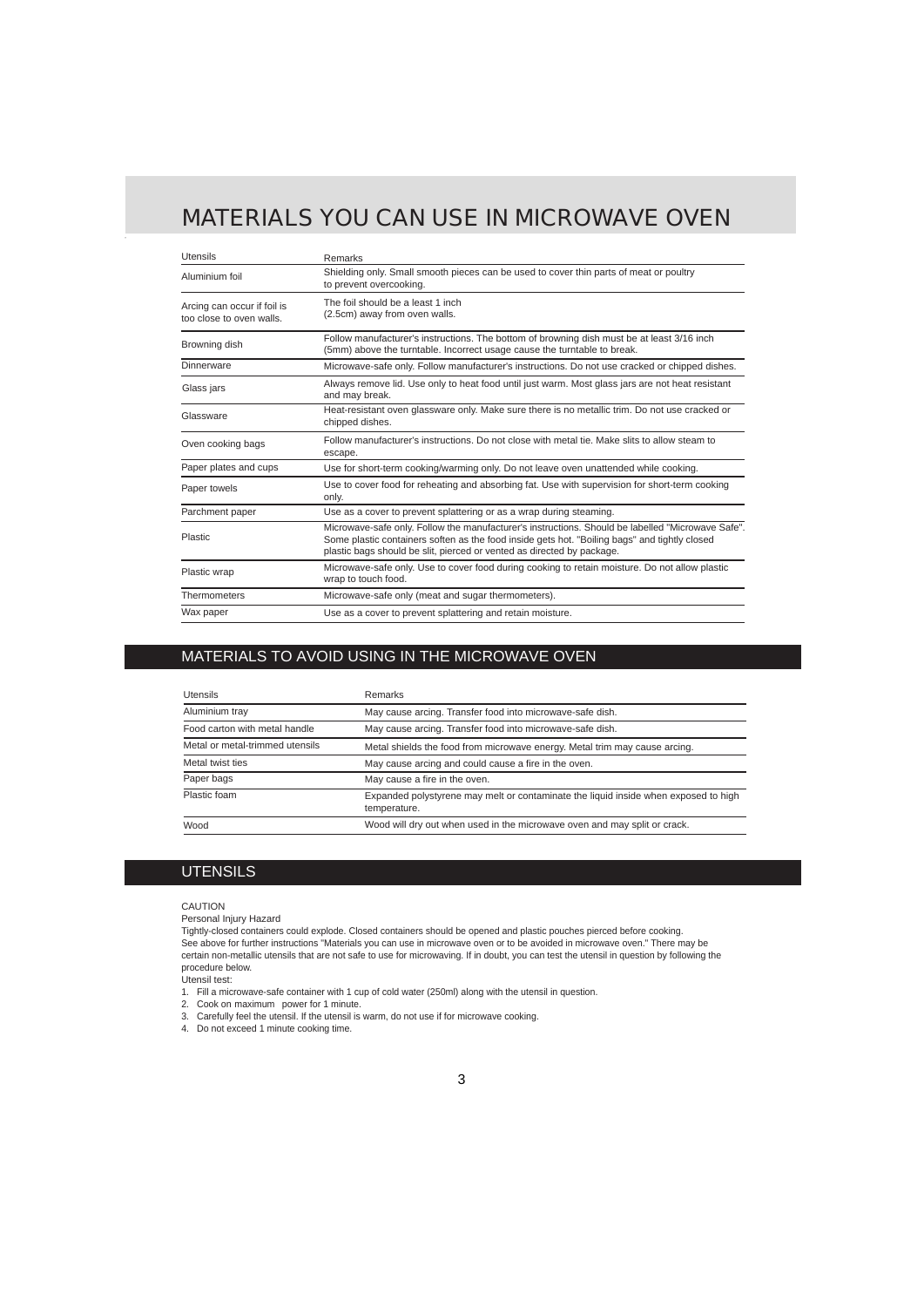# Setting Up Your Oven Fyou have damaged or missing parts, Setting Up Your Oven call the **Customer Helpline: 0845 600 4632**

### OVEN COMPONENTS AND ACCESSORIES



Remove the oven and all materials from the carton.

- A Control Panel
- (B) Turntable Shaft
- C Turntable Ring Assembly
- (D) Glass Turntable
- (E) Observation Window
- (F) Door Assembly
- **G** Safety Interlock System
- (A) Plug and Power Cord

NOTE: Oven power turns off automatically if door is opened during operation.

### TURNTABLE INSTALLATION

- 4 Turntable Ring Assembly C . To be placed in the centre of the oven to support the glass plate, (see Fig. 2)
- **B** Hub. Rotates the glass plate **D**, (see Fig. 2)
- $\copyright$  Glass Plate $\copyright$  . To be placed on the turntable ring with the centre fitting located on the hub. (see Fig. 2)
- a. Never place the glass turntable  $\textcircled{D}$  upside down. The turntable should never be restricted in movement.
- b. Both glass turntable  $\overline{D}$  and turntable ring assembly  $\overline{C}$  must always be used during cooking.
- c. All food and containers of food should always be placed on the glass trav for cooking.
- $\mathsf{d}$ The glass turntable rotates clockwise or anti-clockwise randomly, this is normal
- e. If glass turntable or turntable ring assembly cracks or breaks, contact your nearest authorised service centre.

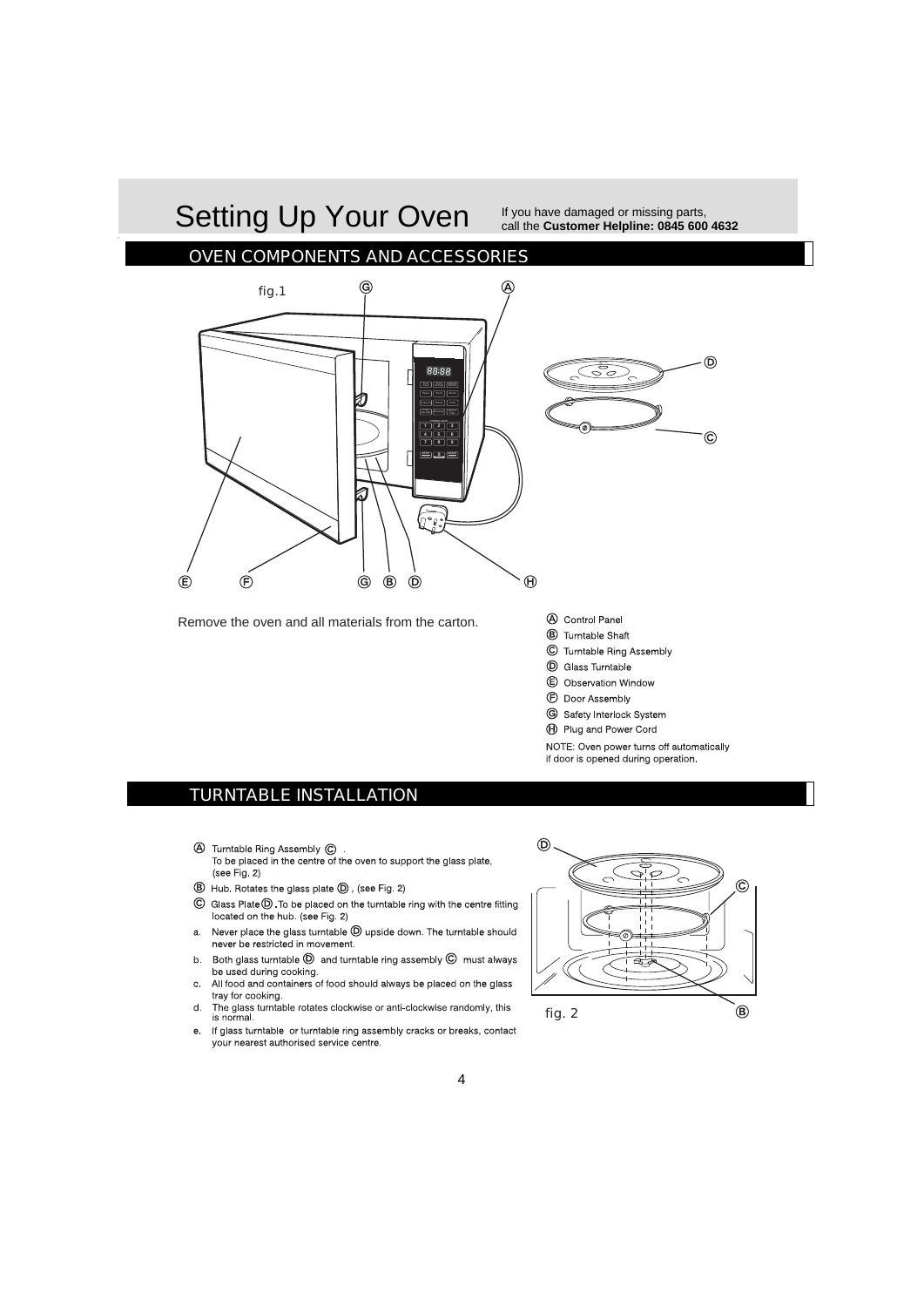# Setting Up Your Oven

### Microwave cooking principles

- 1. The microwaves generated by the magnetron are evenly distributed through the food as the glass turntable revolves. This ensures that the food is cooked uniformly.
- 2. The microwaves are absorbed by the food up to a depth of approximately 1 inch (2.5cm). Cooking continues as the heat is dissipated through the food.
- 3. Cooking times will vary according to the recipe and the density , weight and water content of the food. The cooking time will also vary according to the temperature at the start of cooking, i.e. depending on whether the food is frozen or not.

### Microwave Food packaging Symbols

Microwave Symbols:

On the front of your oven there is a microwave symbol, as shown below . This symbol has been introduced for your benefit when cooking or reheating packaged food.

Packaged food is also increasingly using a microwave symbol similar to the one below.

When you see this symbol on food packaging the cooking instructions are based on either IEC Power Output Rating, on the Reheating Categories A,B,C,D or E.



MORE HEA TING TIME **LESS HEATING TIME** 



### Accessories included









Turntable Ring Assembly Glass Tray Instruction



Recipe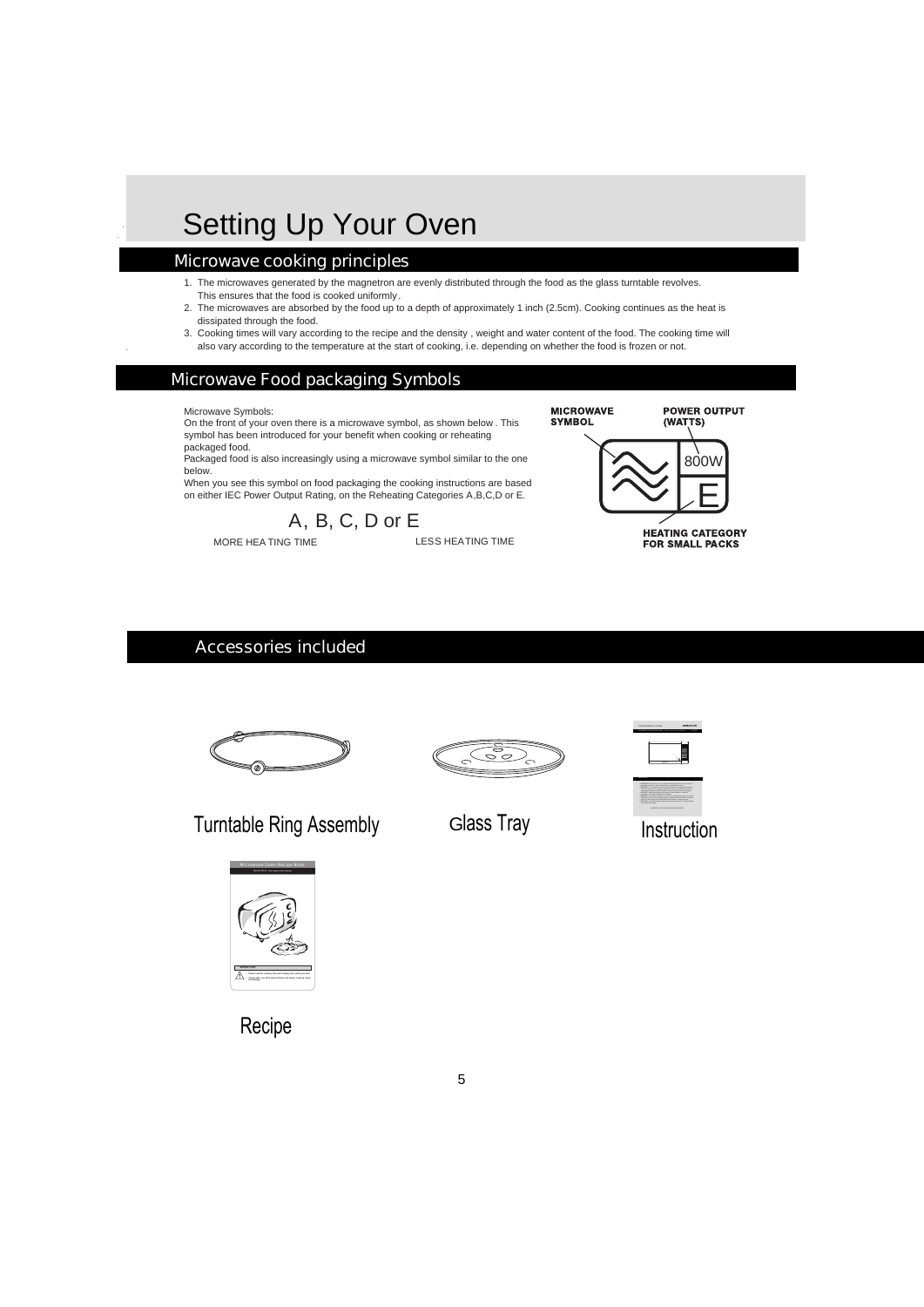### Installation

### **Please Note Electrical connection**

The oven is fitted with a plug and must be only connected to a In accordance with the appropriate regulations, the socket must only qualified electrician. If the plug is switch must be present on the installation side with a contact gap properly installed earthed socket. be installed and the connecting cable must only be replaced by a no longer accessible following installation and all-pole isolating of at least 3mm.

 enough open space for the intake 1. Select a level surface that provide and/ŏr outlet vents.

**A minimum clearance of 3.0 inches (7.5cm) is required between the oven and any adjacent walls. One side must be open.**

- **(1) Leave a minimum clearance of 12 inches (30cm) above the oven.**
- **(2) Do not remove the legs from the bottom of the oven.**
- (3) Blocking the intake and/or outlet openings can damage the oven.
- (4) Place the oven as far away from radios and TV as possible. Operation of microwave oven may cause interference to your radio or TV reception.
- 2. Plug your oven into a standard household outlet. Be sure the voltage and the frequency is the same as the voltage and the frequency on the rating label.

WARNING: Do not install oven over a range cooktop or other heat-producing appliance. If installed near or over a heat source, the oven could be damaged and the warranty would be void.

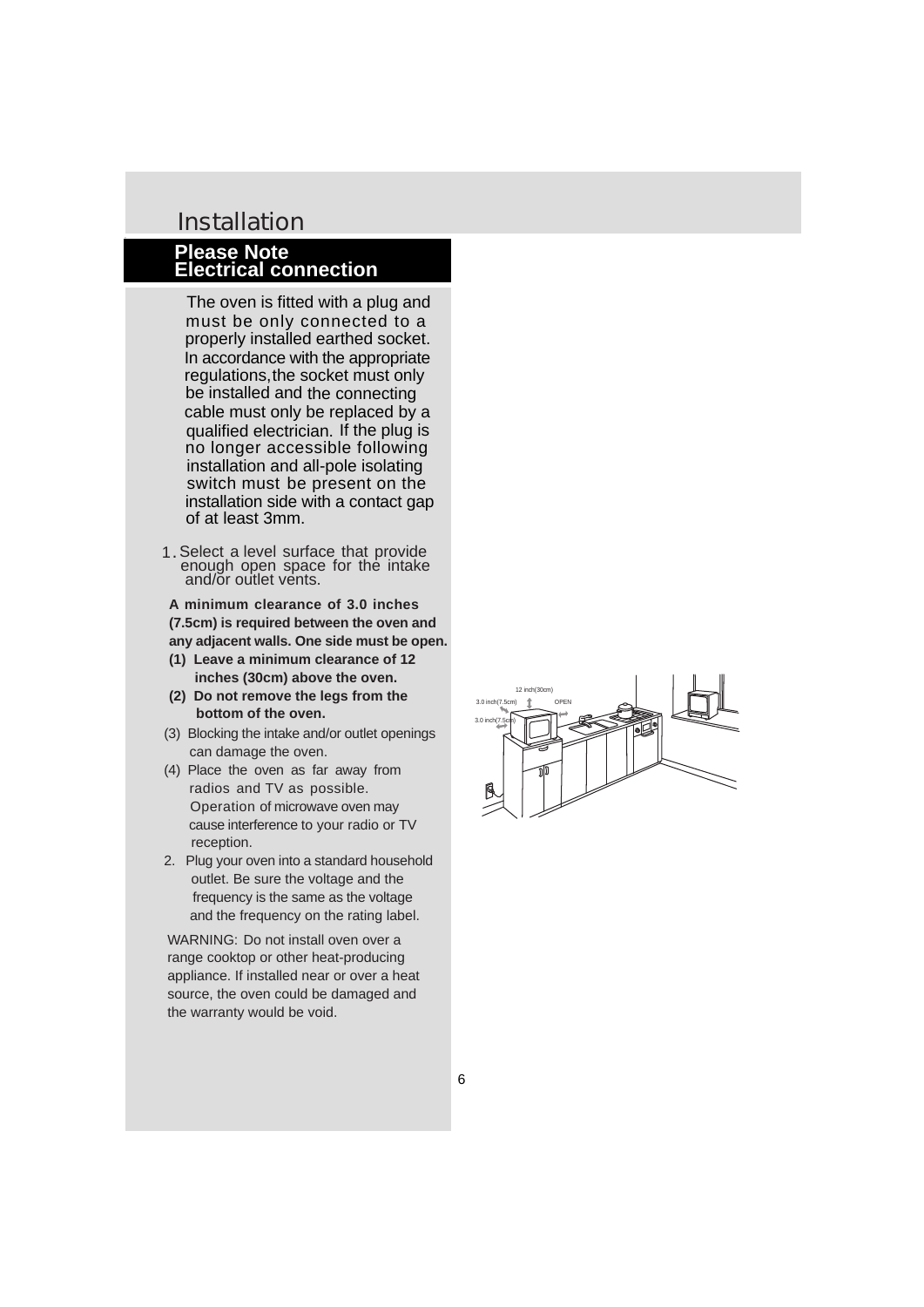## Installation

### EARTHING INSTALLATION

#### **DANGER**

Electric Shock Hazard Touching some of the internal components can cause serious personal injury or death. Do not disassemble this appliance.

#### WARNING

Electric Shock Hazard Improper earthing can result in electric shock. Do not plug into an outlet until appliance is properly installed and earthed. Three pin earthed plug Properly polarised and earthed outlet.

This appliance must be earthed. In the event of an electrical that is properly installed and earthed. short circuit,grounding reduces the risk of electric shock by providing an escape wire for the electric current. This appliance is equipped with a cord having a grounding wire with a earthing plug. The plug must be plugged into an outlet

Consult a qualified electrician or serviceman if the earthing necessary to use an extension cord, use only a 3-wire extension cord that has a 3 pin earthing plug, and a 3-slot socket which will accept the plug. instructions are not completely understood or if doubt exists as to whether the appliance is properly earthed. If it is

- 1. A short power-supply cord is provided to reduce the risks resulting from becoming entangled in or tripping over a longer cord.
- 2. If an extension cord is used:
	- a. The marked electrical rating of the extension cord should be at least as great as the electrical rating of the appliance.
	- b. The extension cord must be earthed, a 3-wire cord.
	- c. The extension cord should be arranged so that it will not drape over the worktop or tabletop where it can be pulled on by children or tripped over accidentally.

Check that the voltage marked on the product corresponds with your supply voltage.

This product is fitted with a 13 A plug complying with BS1363. lf this plug is unsuitable or needs to be replaced, please note the following:

Important: The wires in the mains lead are coloured in GREEN / YELLOW – EARTH, accordance with the following code:

BLUE – NEUTRAL, BROWN – LIVE For UK use only

Plug fitting details (where applicable): As the colours of the wires in the mains lead of this The GREEN/YELLOW wire is the EARTH and must be identifying the terminals in your plug proceed as follows: appliance may not correspond with the coloured markings GREEN/YELLOW. connected to the terminal which is marked with the letter (E) or by the earth symbol or coloured GREEN or

The BLUE wire is the NEUTRAL and must be connected to The BROWN wire is the LIVE and must be connected to Always ensure that the plug cord grip is fastened correctly. If a 13A (BS 1363) fused plug is used it must be fitted with If in doubt contact a qualified electrician. the terminal marked with the letter (N) or coloured BLACK. the terminal marked with the letter(L) or coloured RED. a 13A fuse conforming to BS1362 and be ASTA approved.



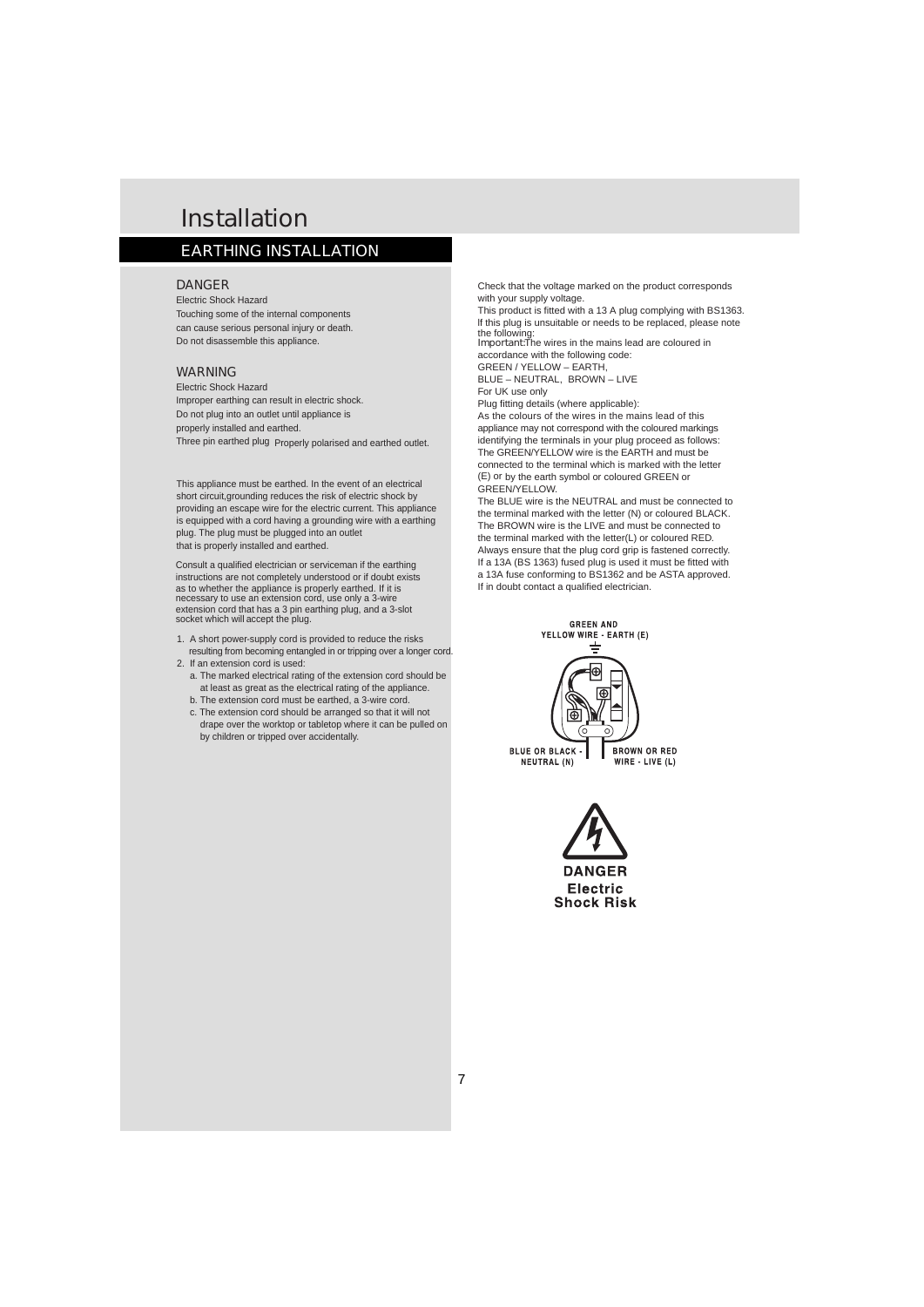#### 1 . CLOCK SETTING

Your microwave oven is equipped with a clock. You must set the clock when you first install your oven or after a power failure.

1) Press "  $\left[$  Clock  $\right]$  ", "00:00" will be displayed and it is a 12 hours clock.

2) Press number buttons to set the hour and minute.

3) Finally, press "  $\vert$  clock  $\vert$  " and the time will be set. Clock

For example: Set the time to 12:12pm.

- 1) Press " Clock
- 2) Press "1", "2", "1", "2" to input the hour and minute and it displays "12:12";
- 3) Press "  $\vert$  clock  $\vert$  " and the time will be set. Clock |
- Note: 1) ":" will flash when time has been set.
	- 2) During the process of clock setting, if you press "  $\frac{1}{2}$   $\frac{1}{2}$   $\frac{1}{2}$   $\frac{1}{2}$  the oven will go back to the previous status automatically.

### Time 2 . MICROWAVE COOKING

Cook

1) Press "  $\left| \right|$  Time  $\left| \right|$  " once, "00:00" displays.

2) Input the cooking time by pressing on the number buttons.

3) Press " " once to select the microwave cooking, then press on number buttons Power

**STOP** Cancel

to select the required microwave power.

4) Press "  $\vert$  START  $\vert$  " to start cooking. **START** +30SEC

Example: Setting cooking time of 20 minutes on power 80%.

- 1) Press "  $\int_{\text{Cook}}^{\text{time}}$  " once, "00:00" displays. Time Cook
- 2) Press "2", "0", "0", "0" to set the cooking time to 20 minutes.
- 3) Press "  $\boxed{\text{Power}}$  "once to microwave power 100%. Then press on "8" to select Power

80% microwave power.

3) Press "  $\left[\frac{\text{START}}{\text{SOSEC}}\right]$  " to start cooking. +30SEC

4) When the cooking is finished, the oven will beep 5 times.

#### Microwave power chart

| Power on<br>number button | Microwave<br>power level | Display         |
|---------------------------|--------------------------|-----------------|
| 9                         | 90%                      | PL <sub>9</sub> |
| 8                         | 80%                      | PL <sub>8</sub> |
|                           | 70%                      | PL7             |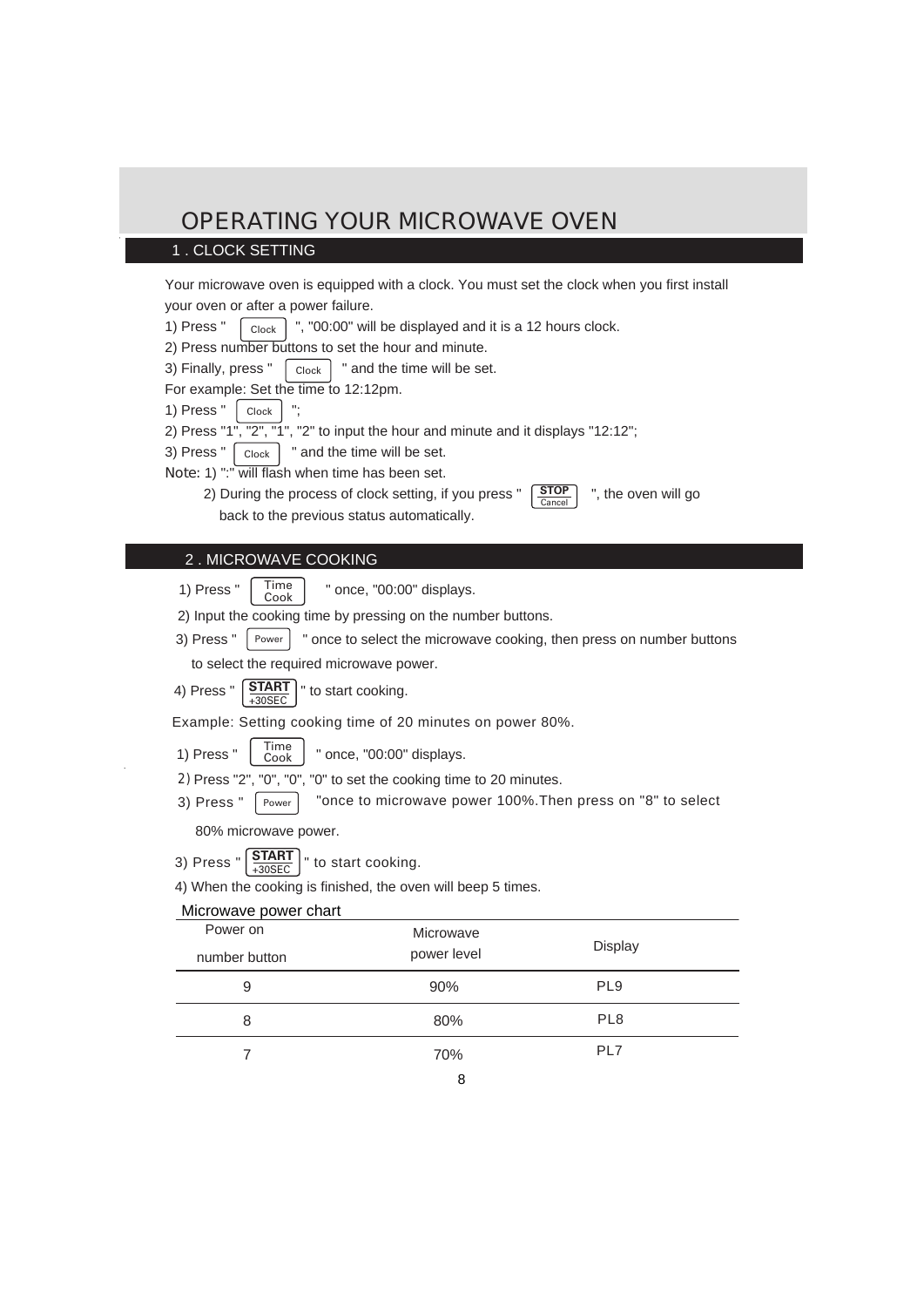| 6 | 60% | PL <sub>6</sub> |  |
|---|-----|-----------------|--|
| 5 | 50% | PL <sub>5</sub> |  |
| 4 | 40% | PL <sub>4</sub> |  |
| 3 | 30% | PL <sub>3</sub> |  |
| 2 | 20% | PL <sub>2</sub> |  |
|   | 10% | PL <sub>1</sub> |  |

Always remember that cooking instructions are intended only as a guide. If you have followed the instructions and the food is still not piping hot throughout, simply return it to the oven and cook it until it is.

#### 3 . SPEEDY MICROWAVE COOKING

1) In standby state, instant cooking at 100% power level can be started by select a cooking time from 1 to 6 minutes by pressing 1 to 6.

| number button | cooking time |
|---------------|--------------|
|               | 1 minute     |
| 2             | 2 minutes    |
| 3             | 3 minutes    |
| 4             | 4 minutes    |
| 5             | 5 minutes    |
|               | 6 minutes    |

 Each press on the same key can increase 30 seconds. The maximum cooking time is 99 minutes and 99 seconds. 2) In standby state, press "  $\frac{|\text{START}|}{4.305}$   $\frac{|\text{Output}|}{|\text{Output}|}$  button to cook with 100% power level for 30 seconds. +30SEC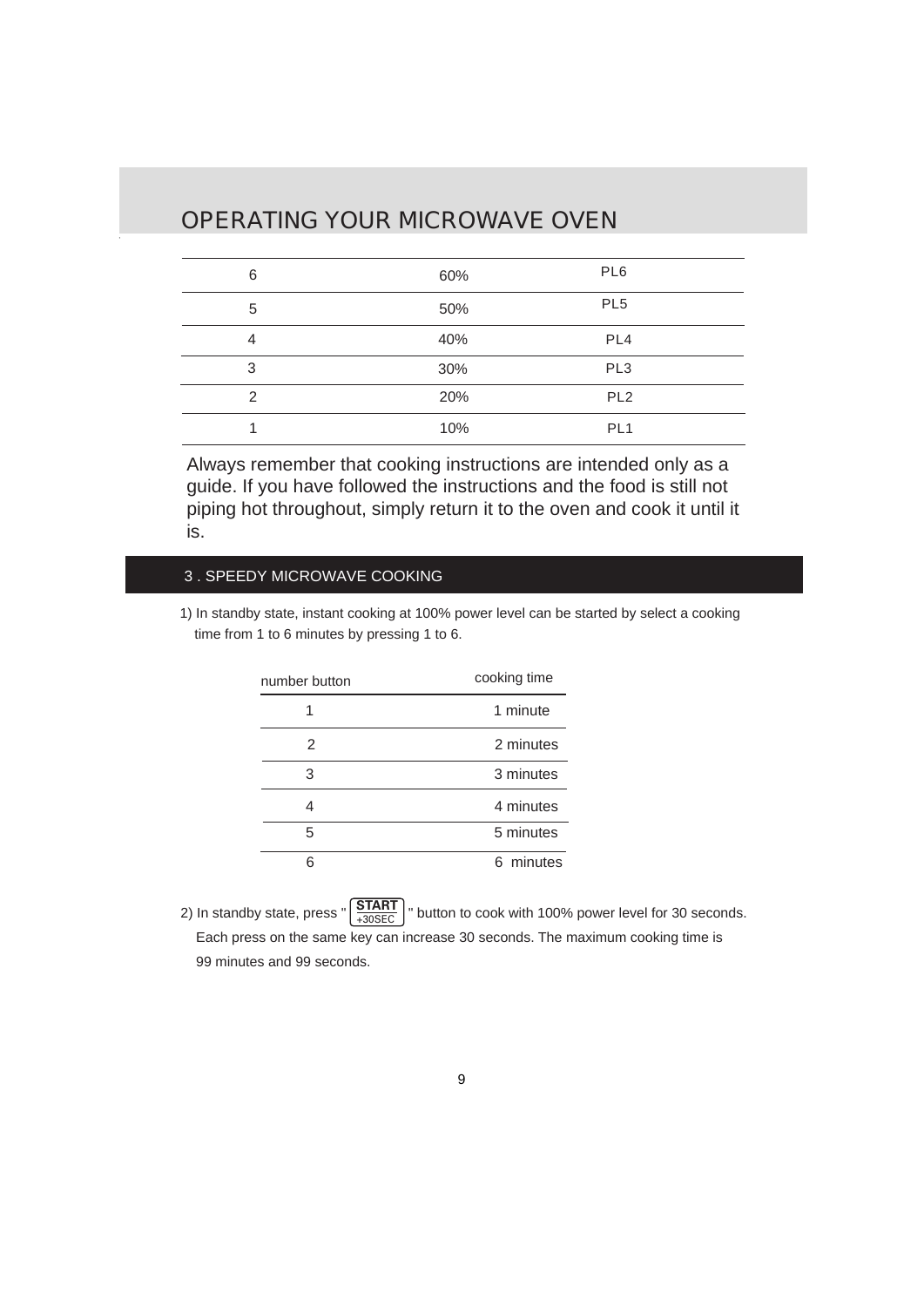#### 4 . ALARM

- 1) Press "  $\vert$  Alarm  $\vert$  ", "00:00" will be displayed . Alarm
- 2) Press number buttons to set the minutes and seconds.
- 3) Finally, press "  $\frac{31481}{23055}$   $\frac{1}{2}$  and the time will be set. **START** +30SEC
- For example: Set the timer to 12 minutes.
- 1) Press " Alarm
- 2) Press "1", "2", "0", "0" to input the minute second and second and it displays "12:00";
- **START** 3) Press  $\sqrt[n]{\frac{31}{4305}}$  and the timer will start to count down.
- 4) When the timer count down to zero,it will beep five times.

Note: During alarm, anny program cannot be set.

#### 5 . DEFROST

The defrosting function is the gentle thawing of uncooked food. Flat foodstuff thaws better than bulky food. Distribute the food as evenly as possible on the turnable.

#### **A. Defrost by weight**

- 1) Press "  $\left\lfloor \frac{Weight}{} \right\rfloor$  ", LED will display "dEF1". **Weight Defrost**
- 2) Press number buttons until the desire the weight setting for defrosting is reached.

You can set the weight between 100 to 2000 g.

- 3) Press " $\left(\frac{\text{START}}{+30 \text{SEC}}\right)$ " key to start defrosting. +30SEC
- 4) When the cooking is finished, the oven will beep five times.

#### **B. Defrost by time**

- 1) Press " $\int_{0}^{\pi}$  Time  $\int_{0}^{\pi}$  ", the LED will display "dEF2". Time Defrost
- 2) Press number buttons until the desire time setting for defrosting is reached. The maximum

setting time is 99 minutes 99 seconds.

- 3) Press  $\frac{3}{4}$   $\frac{3}{4}$   $\frac{1}{20}$   $\frac{1}{20}$  key to start defrosting. **START** +30SEC
- 4) When the cooking is finished, the oven will beeps five times.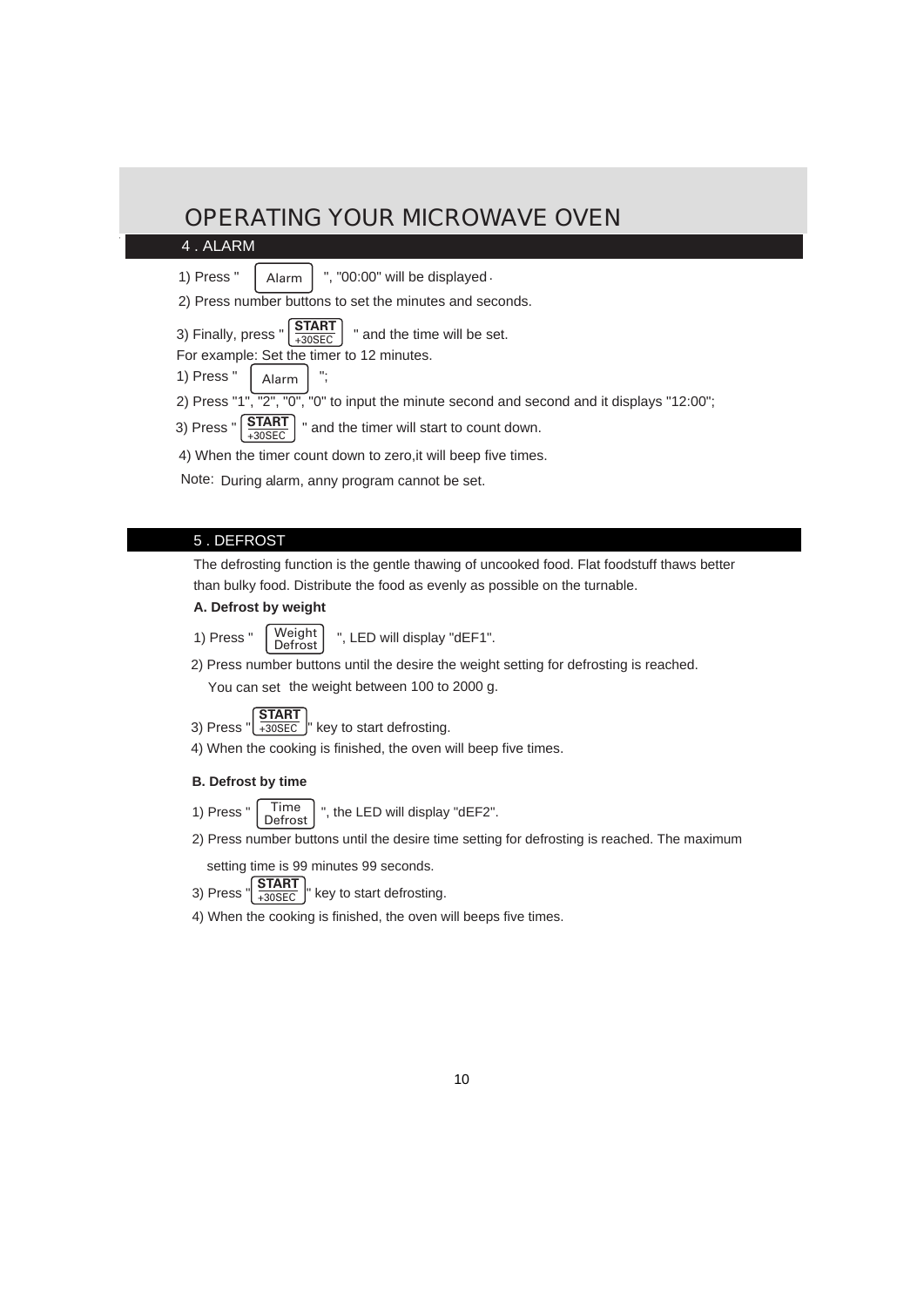#### 6. MICROWAVE AUTO FUCNTION

This auto function has six pre-set cooking. You do not need to set either cooking times or power level. The table below shows the time taken to cook weight of food.

#### A. POPCORN

power level are pre-set into the programs for your easy control. This function help you to heat up the popcorn under the microwave cooking. The time and

- 1) Press "  $|$  Popcorn  $|$  " button once, the oven display "50". Popcorn
- 2) Continue to press " Popcorn " repeatly to select "50" or "100" .

(50 or 100 is the weight of food in grams.)

3) Press "  $\frac{SIAH}{SOSEC}$  " button to start the cooking. **START** +30SEC

Important Information for popcorn cooking:

1. When selecting 100 grams of popcorn, it is suggested that you fold down a triangle on each corner of the bag before cooking. Refer to the picture at right.



 rotates properly, please press button onceand open the oven door and adjust the bag position to ensure even cooking. **STOP** Cancel 2. When the popcorn bag expands and no longer

 $+30$ SEC

Press " **START** = " to restart the cooking.



- B. POTATO
- 1) Press " | Potato | " button once, the oven display "1". Potato
- 2) Continue to press " " Potato repeatly to select "1", "2" or "3" .

(1,2 or 3 is the portion of food.)

3) Press " $\frac{START}{T}$  button to start the cooking. **START** +30SEC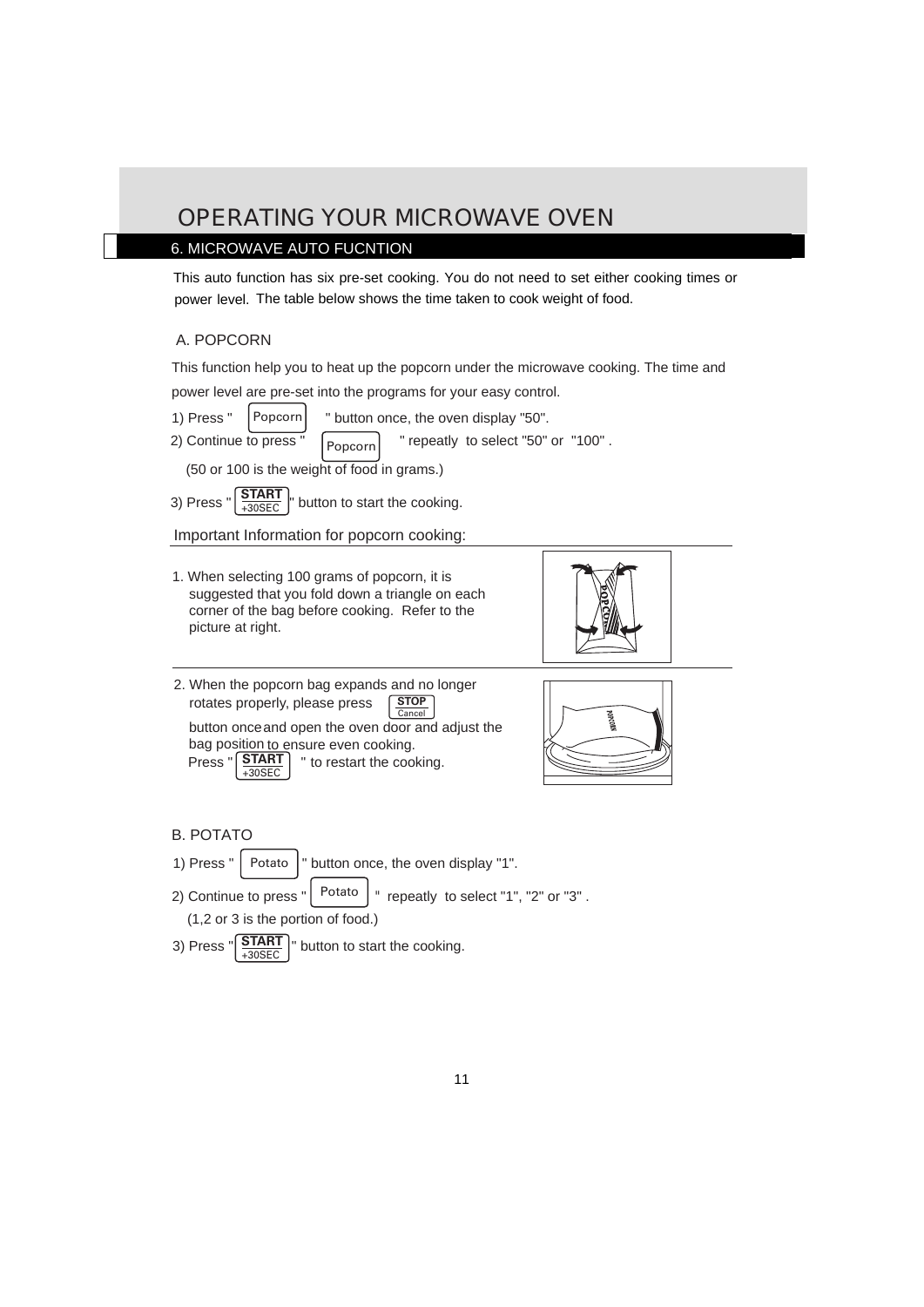#### 2) Continue to press " 3) Press " $\frac{START}{T}$  button to start the cooking. " 1) Press "  $|$  Beverage  $|$  " button once, the oven display "1". (1,2 or 3 is the cup of the beverage.) 2) Continue to press " 3) Press  $\frac{3!A_{11}}{4305}$  | button to start the cooking. 1) Press "  $\left[$  Dinner  $\right]$  " button once, the oven display "250". " (250,350 or 500 is the weight of food in grams.) 2) Continue to press " 1) Press " " button once, the oven display "100". Pizza (100,200 or 400 is the weight of food in grams.) Beverage Dinner Plate **START** +30SEC **START** +30SEC Beverage **Dinner** Plate Pizza D. BEVERAGE E. DINNER PLATE F. PIZZA repeatly to select "1", "2" or "3" . repeatly to select "250", "350" or "500" . " repeatly to select "100", "200" or "400" . 2) Continue to press " 3) Press " $\frac{31AB1}{20056}$  " button to start the cooking. 1) Press "  $\left| \frac{r}{\sqrt{2\pi}} \right|$  " button once, the oven display "150". (150,350 or 500 is the weight of food in grams.) **START** +30SEC Frozen Vegetable Frozen **Vegetable** C. FROZEN VEGETABLE " repeatly to select "150", "350" or "500" .

3) Press "  $\left|\frac{\text{START}}{\text{l}}\right|$  button to start the cooking. **START** +30SEC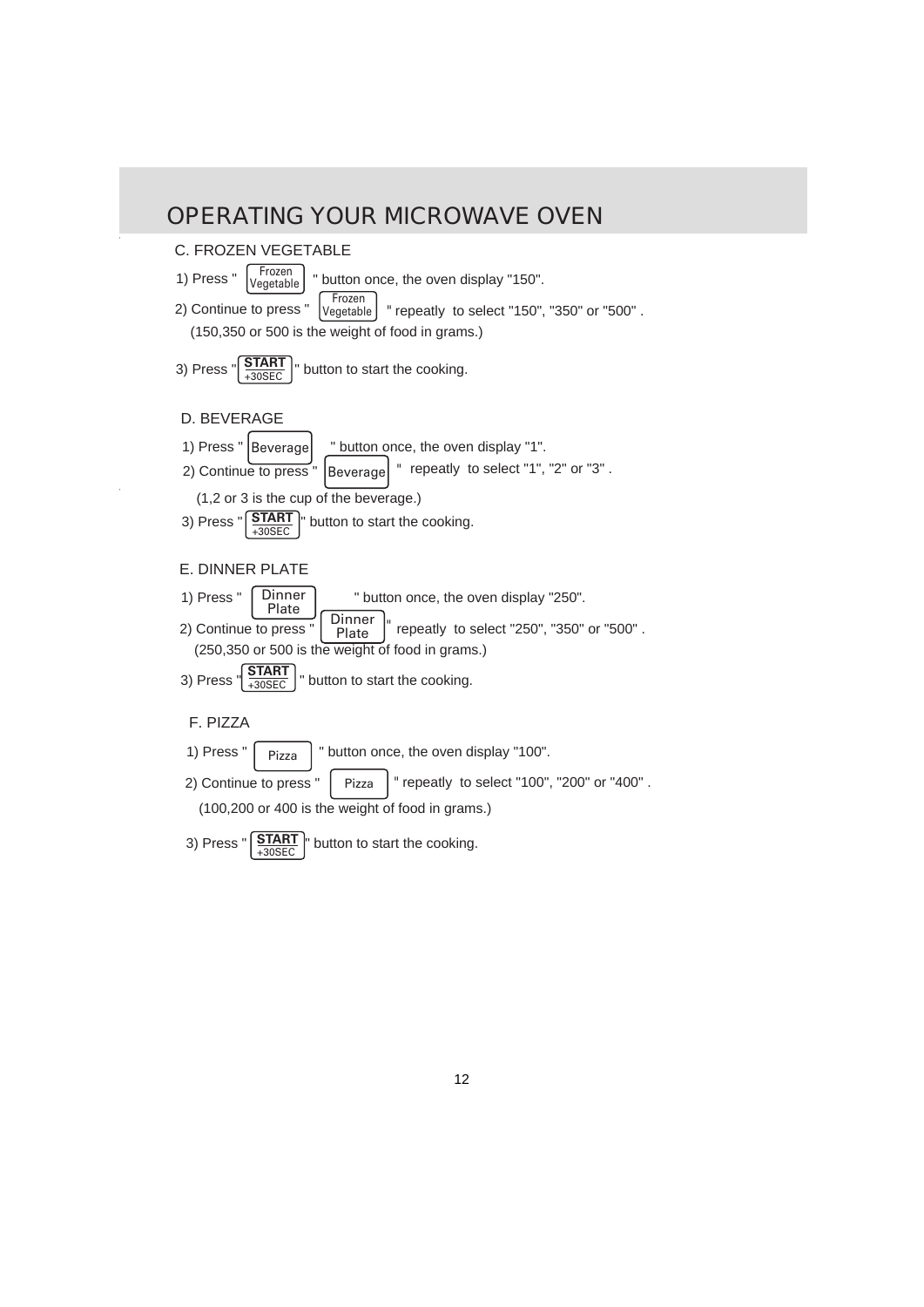#### Auto menu Chart

| Menu/Button         | Weight(g)             | <b>Press Times</b> | Display |
|---------------------|-----------------------|--------------------|---------|
| Popcorn             | 50                    | Once               | 50      |
|                     | 100                   | Twice              | 100     |
|                     | 1(approximately 230g) | Once               | 1       |
| Potato              | 2(approximately 460g) | Twice              | 2       |
|                     | 3(approximately 690g) | Thrice             | 3       |
|                     | 100                   | Once               | 100     |
| Pizza               | 200                   | Twice              | 200     |
|                     | 400                   | Thrice             | 400     |
| Frozen              | 150                   | Once               | 150     |
| Vegetable           | 350                   | Twice              | 350     |
|                     | 500                   | Thrice             | 500     |
|                     | 1 cup                 | Once               | 1       |
| Beverage            | 2 cups                | Twice              | 2       |
|                     | 3 cups                | Thrice             | 3       |
|                     | 250                   | Once               | 250     |
| <b>Dinner Plate</b> | 350                   | Twice              | 350     |
|                     | 500                   | Thrice             | 500     |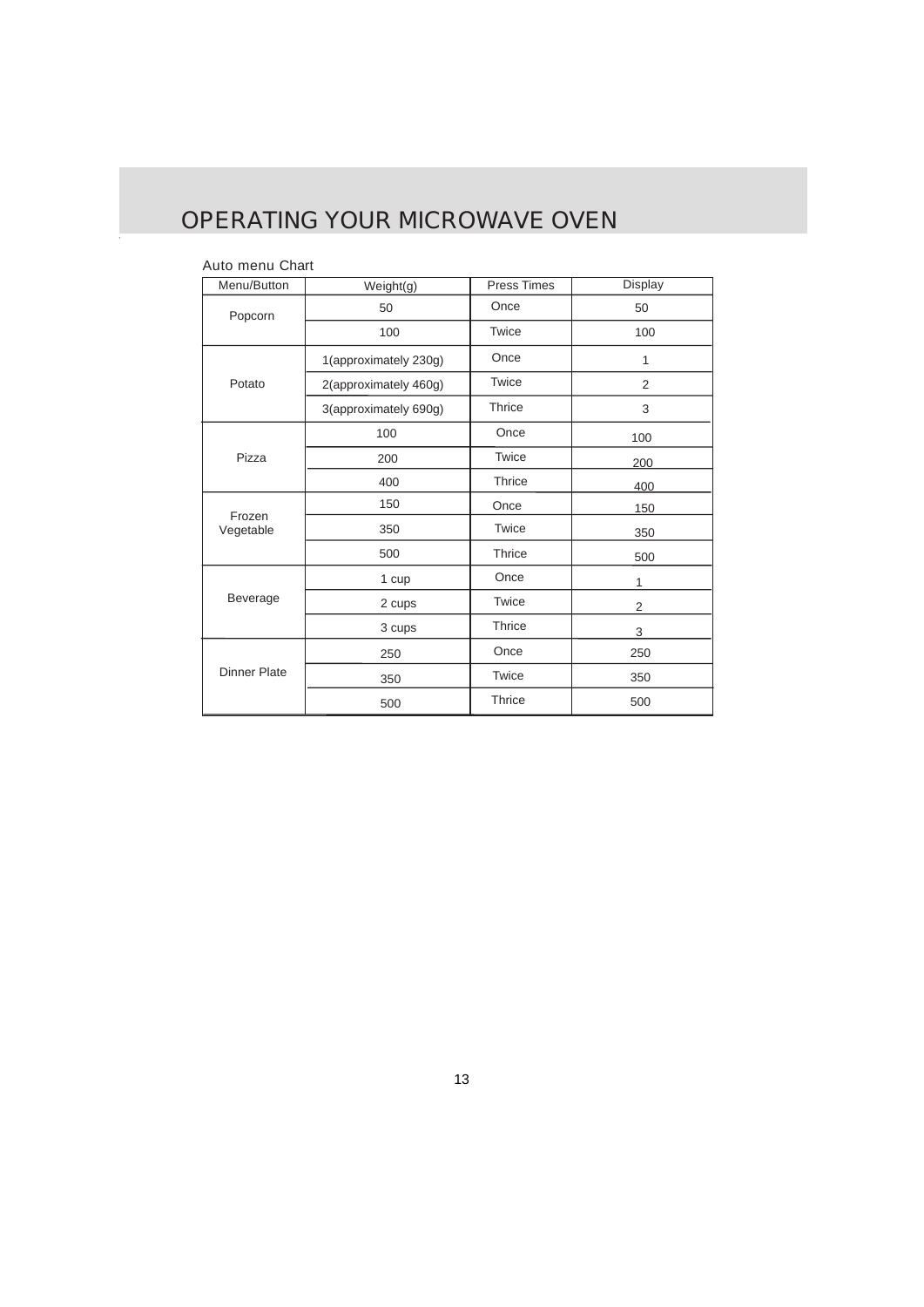#### 12 . MULTI-STAGE COOKING

This microwave can be set up to 2 stages cooking.

Example: cook with 100% microwave power for 10 minutes + 80% microwave power for

- 5 minutes. The steps are as following:
- 1) Press " " once; Time Cook
- 2) Press "1","0","0","0" to adjust the cooking time of 10 minutes;
- " once, "PL10" will flash; 3) Press " Power
- " once; 4) Press " Time Cook
- 5) Press "5","0","0" to adjust the cooking time of 5 minutes;
- 6) Press "  $\vert$  <sup>Power</sup>  $\vert$  " once, then press "8" to adjust the 80% microwave power. Power
- " to start cooking. 7) Press " **START** +30SEC
- Note : (1) If one of the stages is defrosting, the defrost cooking will be started at the 1st stage automatically.
	- (2) The buzzer will ring once after each stage and the next stage will begin.
	- (3) Auto menu cannot apply to one of the stages of multi-stage cooking

### 13 . MEMORY COOKING

1) Press " 2) Set one or two stages program you want. b) Press number keys "1","0","0","0" in order to adjust the cooking time; " 4) Next time when you want to cook with the memory program which has been set, you just only need to press "  $\begin{bmatrix} 0 \\ \end{bmatrix}$  " key to choose the program wanted and then press " to start cooking. Example:a) Press "  $\begin{bmatrix} 1 & 1 \end{bmatrix}$   $\begin{bmatrix} 1 & 1 \end{bmatrix}$  once; c) Press "  $\lceil_{\text{Power}}\rceil$  "once, then press "8" in order to adjust the 80% power; 3) Press  $\frac{1}{2}$  START  $\frac{1}{2}$  key once to save the memory program setted, or press twice to start cooking and save the program automatically. **0** the memory from 1 to 3. Power Time Cook **START** +30SEC y +30SEC **0** Memory **START**  $+30$ SEC " key, it displays "1". Continue to press "  $\vert \quad \mathbf{0} \ \vert$  " to select **0** Memory **START**

Note: The saved program will not be kept when there is power failure.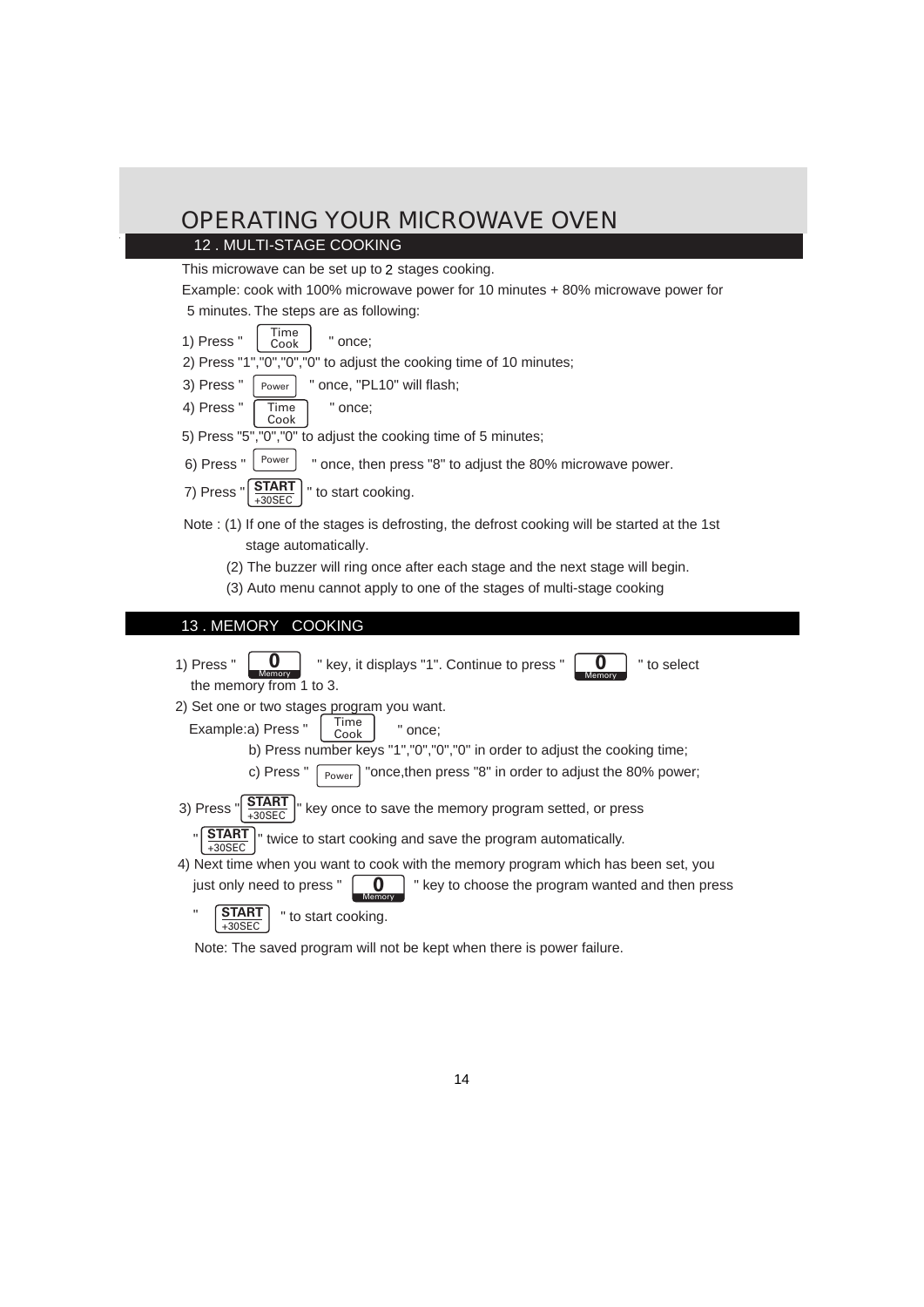#### 14 . CHECKING STAGE OF COOKING

1) While cooking, press "  $\vert$  Power  $\vert$  ", it will display the current power, i.e. P100, after three Power

seconds, it will revert to the former time count down.

2) While cooking, press "  $\vert$  clock  $\vert$  " it will display the current time, i.e. 15:12, after three Clock

seconds, it will revert to the former time count down.

#### 15 . CHILD SAFETY LOCK FUNCTION

Lock: In waiting state, press " " for 3 seconds, a long "beep" will **STOP** Cancel be heard denoting entering into the children-lock state. It will diaplay the clock indicator  $E \subseteq \Box 3$ .

Unlock: In locked state, press "  $\left[\frac{\text{STOP}}{\text{ё} \text{ Proof}} \right]$  " for 3 seconds, a long "beep" **STOP** Cancel will be heard denoting that the lock is released. The lock indicator  $\mathcal{L} \subseteq \mathcal{L}$  will go out and change back to clock display.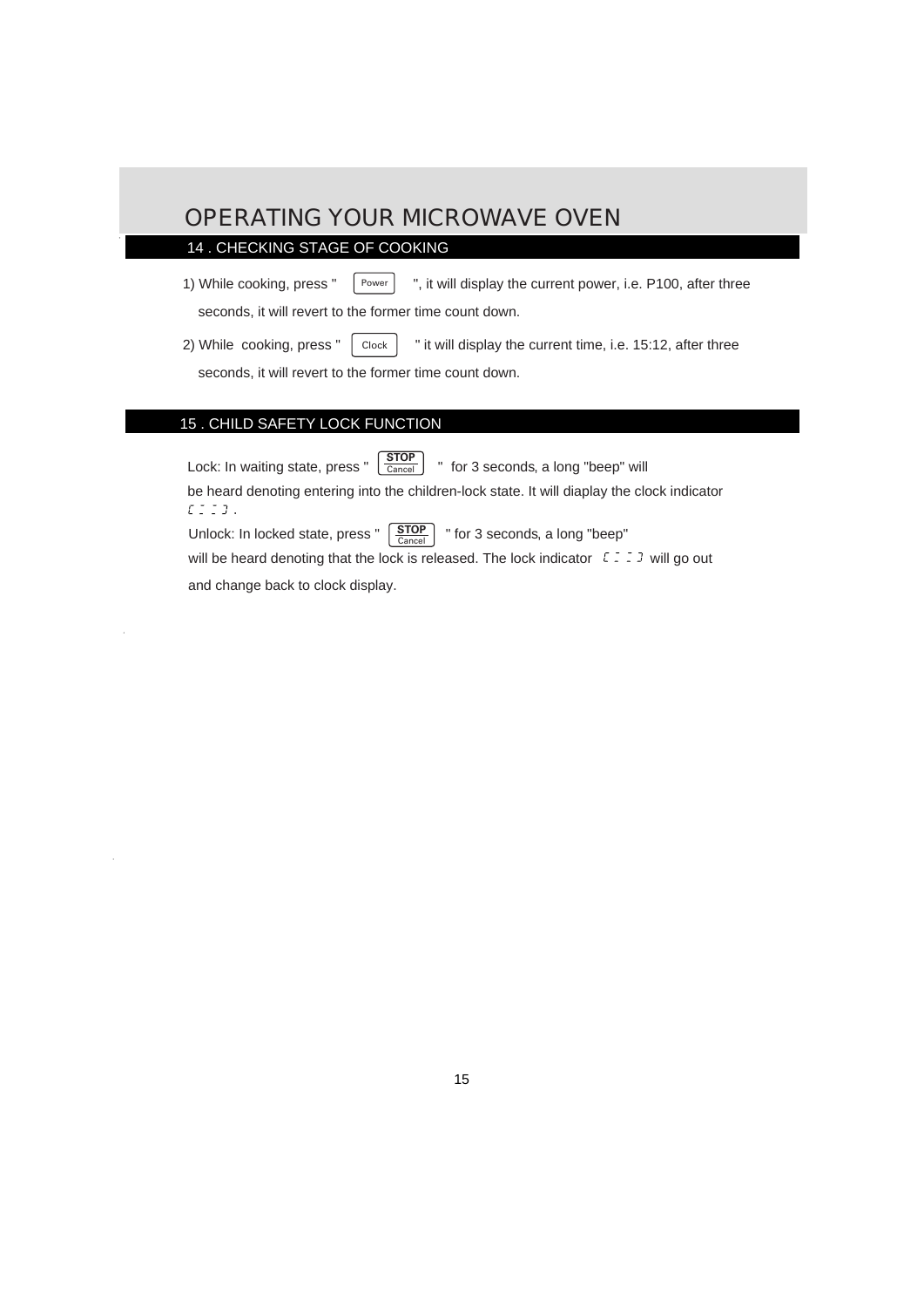#### WARMING UP, HEATING

Times stated are approximate and can vary depending on the quality, size of the chopped pieces, storage temperature and moisture content of the foodstuff. It is advisable to set a shorter cooking time at first, and then if necessary continue the cooking process, until the food is cooked to your satisfaction.

| the tood is cooked to your satisfaction.           |                   |                    |             |                                                                                                                                                                                               |
|----------------------------------------------------|-------------------|--------------------|-------------|-----------------------------------------------------------------------------------------------------------------------------------------------------------------------------------------------|
| Foodstuff<br>Liquids                               | Quantity          | Output Level       | Time (Mins) | Remarks                                                                                                                                                                                       |
| Milk, 1 cup                                        | 150g              | $P100 (= 100\%)$   | $0.5 - 1$   | Caution: Stir the liquid prior to and during heating/<br>reheating, let liquid stand for at least 10 seconds<br>after cooking and always take care when adding<br>ingredients to hot liquids. |
| Water/Coffee/Milk 1 cup                            | 150 <sub>g</sub>  | $P100 (= 100\%)$   | $2. - 1$    | Caution: Stir the liquid prior to and during heating/<br>reheating, let liquid stand for at least 10 seconds<br>after cooking and always take care when adding<br>ingredients to hot liquids. |
| Water                                              | 500 <sub>g</sub>  | $P100 (= 100\%)$   | $3 - 5$     | Caution: Stir the liquid prior to and during heating/<br>reheating, let liquid stand for at least 10 seconds<br>after cooking and always take care when adding<br>ingredients to hot liquids. |
| One-course meals/<br>Ready-to-serve meals          | 450 <sub>g</sub>  | $P100 (= 100\%)$   | $4 - 6$     | Cover.                                                                                                                                                                                        |
| Soups                                              | 250g              | $P100 (= 100\%)$   | $1 - 2$     | Stir.                                                                                                                                                                                         |
| <b>Stews</b>                                       | 500 <sub>g</sub>  | $P100 (= 100\%)$   | $3 - 5$     | Stir between times.                                                                                                                                                                           |
|                                                    |                   |                    |             |                                                                                                                                                                                               |
| Meat / Poultry                                     |                   |                    |             |                                                                                                                                                                                               |
| Roast                                              | 250g              | $P100 (= 100\%)$   | $2 - 3$     |                                                                                                                                                                                               |
| Rissoles/Meatballs                                 | 500 <sub>g</sub>  | $P100 (= 100\%)$   | $3 - 4$     |                                                                                                                                                                                               |
| 1/2 Chicken<br>Vegetables                          | 450 <sub>g</sub>  | $P100 (= 100\%)$   | $3 - 4$     | Lightly brush with oil.                                                                                                                                                                       |
| Portion x 1                                        | 150 <sub>g</sub>  | $P100 (= 100\%)$   | $1 - 2$     | Cover, stir.                                                                                                                                                                                  |
| Portions x 2                                       | 300 <sub>g</sub>  | $P100 (= 100\%)$   | $2 - 4$     | Cover, stir.                                                                                                                                                                                  |
| Side Dishes                                        |                   |                    |             |                                                                                                                                                                                               |
| Noodles                                            | 150 <sub>g</sub>  | $P100 (= 100\%)$   | $1 - 2$     | Dampen slightly beforehand, cover, stir.                                                                                                                                                      |
| Rice                                               | 150 <sub>g</sub>  | $P100 (= 100\%)$   | $1 - 2$     | Dampen slightly beforehand, cover, stir.                                                                                                                                                      |
|                                                    |                   |                    | $3 - 4$     |                                                                                                                                                                                               |
| Potatoes                                           | 500 <sub>g</sub>  | $P100 (= 100\%)$   |             | Cover.                                                                                                                                                                                        |
| Baby Food<br>Meat                                  | approx, 200g      | $P100 (= 100\%)$   | $1 - 2$     | Stir well, check the temperature.                                                                                                                                                             |
| Beef, Pork in one piece                            | 500 <sub>g</sub>  | $P 80 (= 70\%)$    | $11 - 14$   | Cover, turn halfway through cooking, leave to stand.<br>for 3-5 minutes.                                                                                                                      |
| Lightly smoked pork loin                           | 500 <sub>g</sub>  | $P 80 (= 70\%)$    | $12 - 15$   |                                                                                                                                                                                               |
| Meatloaf                                           |                   | $P100 (= 100\%)$   | $12 - 15$   |                                                                                                                                                                                               |
| Sausages<br>Poultry                                | 200g              | $P 80 (= 70\%)$    | $2 - 3$     | Pierce skin with fork.                                                                                                                                                                        |
| Chicken                                            | 1000 <sub>g</sub> | $P100 (= 100\%)$   | $20 - 25$   | Cover, turn once, leave to stand for 5 minutes.                                                                                                                                               |
| Pieces of Chicken<br>Fish                          | 250g              | $P 80 (=70%)$      | $4 - 5$     |                                                                                                                                                                                               |
| Fresh fish                                         | 300 <sub>g</sub>  | $P 80 (= 70\%)$    | $5 - 7$     | Cover, turn once, leave to stand for 3 minutes.                                                                                                                                               |
| Fillet of fish                                     | 300 <sub>g</sub>  | $P 80 (= 70\%)$    | $4 - 5$     | Cover, turn once, leave to stand for 3 minutes.                                                                                                                                               |
|                                                    |                   |                    | $8 - 10$    | Cover, leave to stand for 3 minutes.                                                                                                                                                          |
| Frozen fish                                        | 400 <sub>g</sub>  | $P100 (= 100\%)$   |             |                                                                                                                                                                                               |
| Vegetables, fresh<br>Cauliflower, broccoli, fennel | 150 <sub>g</sub>  | $P100 (= 100\%)$   | $8 - 10$    | Chop vegetables into small pieces, cook with liquid,<br>(3-5 tablespoons), stir in between times leave to stand<br>for 3-5 minutes, add spices, (salt before serving).                        |
|                                                    |                   |                    |             |                                                                                                                                                                                               |
| French beans                                       | 500 <sub>g</sub>  | $P100 (= 100\%)$   | $10 - 12$   |                                                                                                                                                                                               |
| Potatoes, boiled potatoes                          | 500 <sub>g</sub>  | $P100 (= 100\%)$   | $8 - 10$    |                                                                                                                                                                                               |
| Jacket potatoes                                    | 500 <sub>g</sub>  | $P100 (= 100\%)$   | $10 - 12$   | Prick the jacket for boiling potatoes.                                                                                                                                                        |
| Carrots                                            | 500 <sub>g</sub>  | $P100 (= 100\%)$   | $8 - 10$    |                                                                                                                                                                                               |
| Vegetables, deep frozen<br>Leaf spinach            | 300 <sub>g</sub>  | $P100 (= 100\%)$   | $10 - 12$   | Take note of details on the packaging.<br>Cover, add some liquid, stir in between times, leave to<br>stand for 3 - 3 minutes.                                                                 |
| Peas                                               | 300 <sub>g</sub>  | $P100 (= 100\%)$   | $7 - 9$     |                                                                                                                                                                                               |
| Leeks                                              | 200g              | $P100 (= 100\%)$   | $10 - 12$   |                                                                                                                                                                                               |
| Carrots                                            | 200g              | $P100 (= 100\%)$   | $6 - 8$     |                                                                                                                                                                                               |
|                                                    |                   |                    |             |                                                                                                                                                                                               |
| <b>Brussel sprouts</b>                             | 250g              | $P100 (= 100\%)$   | $6 - 8$     |                                                                                                                                                                                               |
| Spinach                                            | 150 <sub>g</sub>  | $P100 (= 100\%) +$ | $3 - 4$     |                                                                                                                                                                                               |
|                                                    |                   | $P 30 (= 30\%)$    | $20 - 22$   |                                                                                                                                                                                               |
| Deserts<br>Pudding/Flummery                        | 500 <sub>g</sub>  | $P100 (= 100\%)$   | $6 - 8$     |                                                                                                                                                                                               |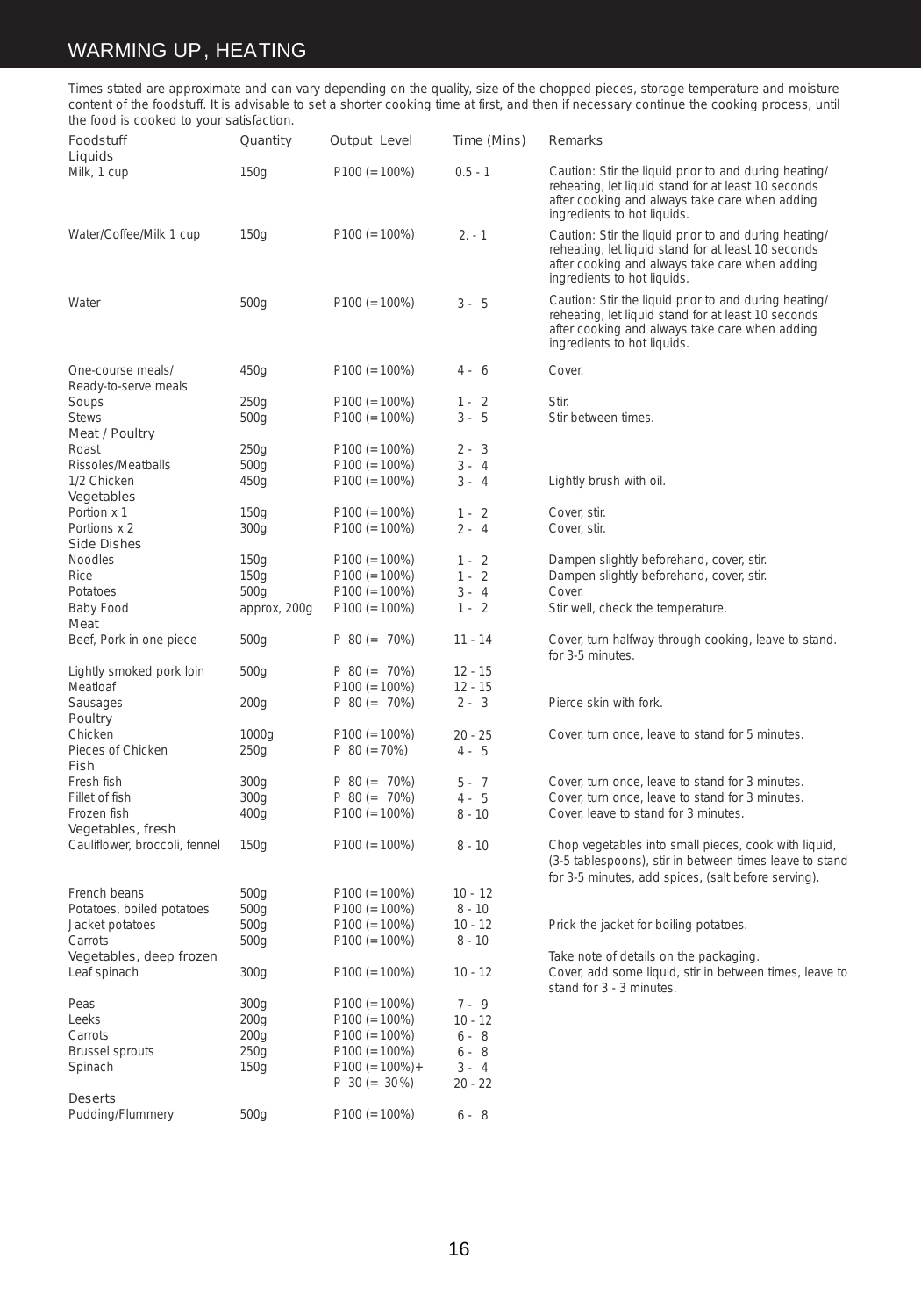## CLEANINGYOUR MICROWAVE OVEN

#### Attention

Your microwave oven should be cleaned regularly to prevent grease and food particles from building up on the inside surface. The accumulated grease / food particles may cause a fire hazard.

It is important to clean the interior of your microwave oven after each use.

To clean the oven interior, use a mild detergent solution, such as washing-up liquid, with warm water on a soft cloth.

It is suggested to place half a lemon in a bowl and add 300ml water inside the oven. Then heat it on 100% microwave

power setting for 10 minutes. Wipe the oven clean with a soft, dry cloth.

#### IMPORTANT:

ALWAYS switch off oven and unplug from power supply.

ALWAYS use a branded cleaning spray, and for stubborn spots inside the oven, spray a small amount of cleaner onto a damp cloth. DO NOT SPRAY DIRECTLY INSIDE THE OVEN.

#### Removable Parts

- 1. The turntable may be cleaned at the sink. Be careful not to chip or scratch the edges as this may cause the turntable to break during use.
- 2. The turntable roller rest should be cleaned regularly.
- 3. Do not immerse the turntable glass in cold water.

#### Special Care

For best performance and safety, the inner door panel and the oven front frame should be free of food residue. To prevent damage to the operating parts inside the oven, water should not be allowed to seep into the ventilation openings.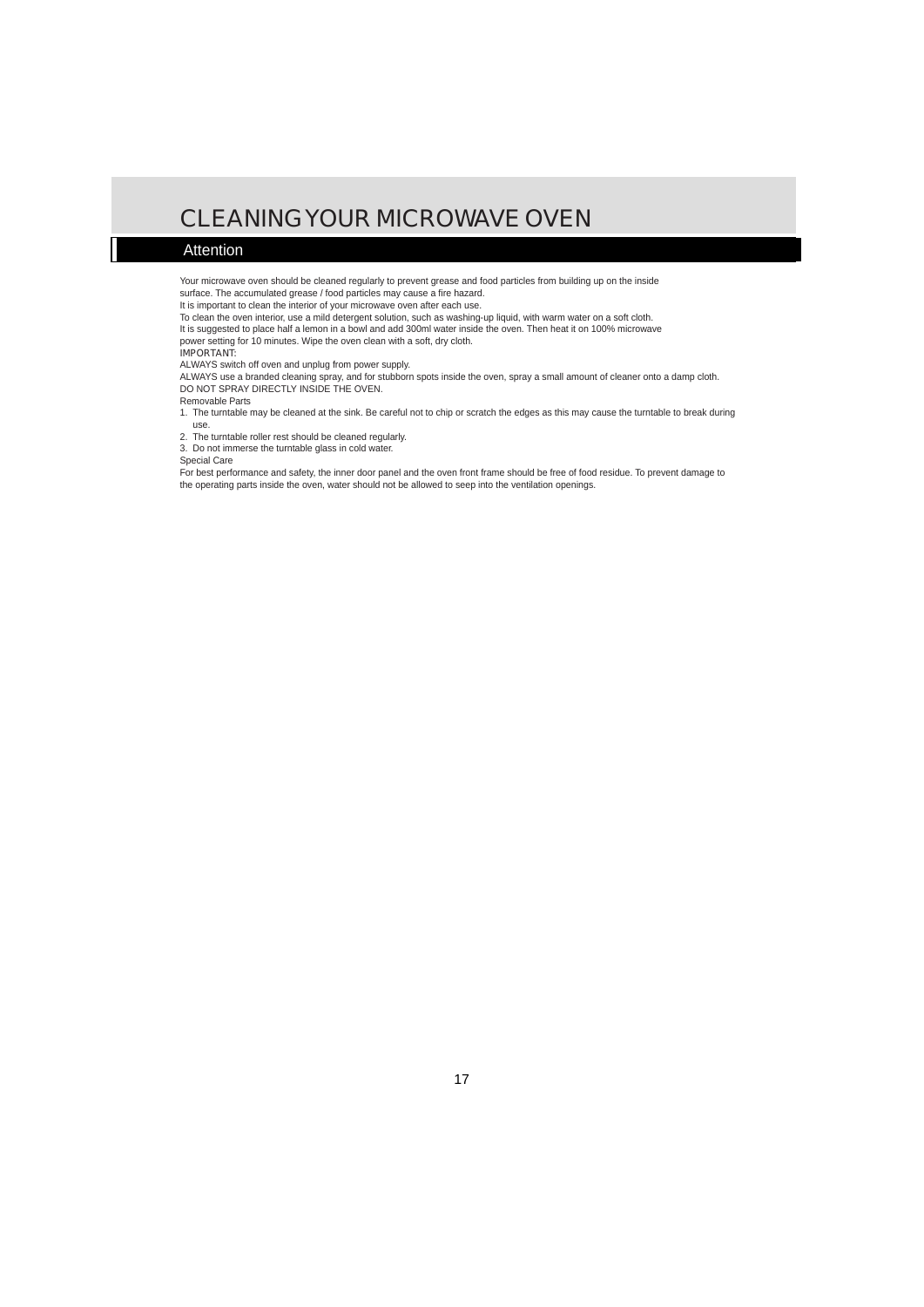### Troubleshooting and maintenance

#### NORMAL CONDITION

#### Microwave oven interfering with TV reception.

Radio and TV reception may be interfered with when microwave oven is in operation. It is similar to the interference of small electrical appliances such as food mixers, vacuum cleaners and electric fans. This is normal.

Oven light dim.

In low power microwave cooking, oven light may become dim. This is normal.

Steam accumulating on door, hot air out of vents.

In cooking, steam may come out of food. Most will come out from vents but some may condense on cool places such as the oven door. This is normal.

Oven started accidentally with no food in.

Although starting the oven with no food in it should be avoided, it does no damage to the oven provided it is only operated empty for a very short time. It is advised that a glass or microwave safe container of water is always left in the oven to absorb any heat should the oven be turned on accidentally.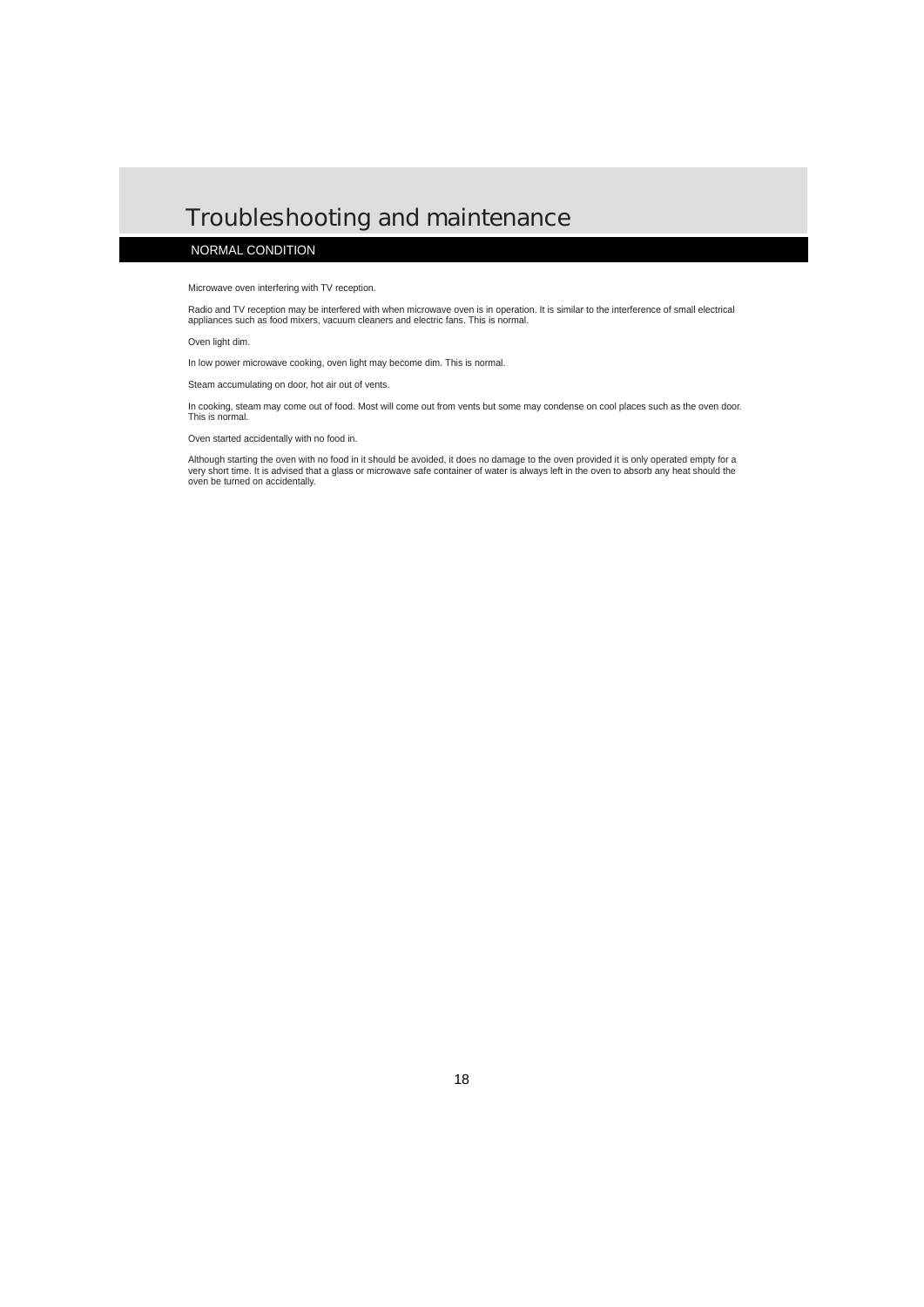### MAINTENANCE

#### Troubleshooting

Check for problems by using the chart below. If the microwave oven still does not work properly, contact the nearest authorised service<br>centre.

| <b>PROBLEM</b>                                          | POSSIBLE CAUSE                                                                                                                                                                                   |  |  |
|---------------------------------------------------------|--------------------------------------------------------------------------------------------------------------------------------------------------------------------------------------------------|--|--|
| Oven will not start                                     | a. Plug not secure in power socket, or not switched on.<br>b. Door is open.<br>c. Wrong operation is set.                                                                                        |  |  |
| Arcing or sparking                                      | a. Materials which should be avoided in microwave oven are used.<br>b. The oven is operated when empty.<br>c. Spilled food remains in the cavity.                                                |  |  |
| Unevenly cooked food                                    | a. Materials which should be avoided in microwave oven are used.<br>b. Food is not defrosted completely.<br>c. Power setting for cooking time is incorrect.<br>d. Food is not turned or stirred. |  |  |
| Overcooked food                                         | Power setting for cooking time is incorrect.                                                                                                                                                     |  |  |
| Undercooked food                                        | a. Materials to be avoided in microwave oven are used.<br>b. Food is not defrosted completely.<br>c. Oven ventilation ports are restricted.<br>d. Power setting for cooking time is incorrect.   |  |  |
| Incomplete defrosting                                   | a. Materials to be avoided in microwave oven are used.<br>b. Power setting for cooking time is incorrect.<br>c. Food is not turned or stirred.                                                   |  |  |
| Noise comes from<br>turntable when oven<br>is turned on | a. Food residue exists between the turntable roller rest and<br>cavity bottom.                                                                                                                   |  |  |
| Oven light does not<br>glow                             | a. The light bulb has burned out, a new bulb must be fitted by<br>a qualified service engineer.<br>b. START has not been pressed.                                                                |  |  |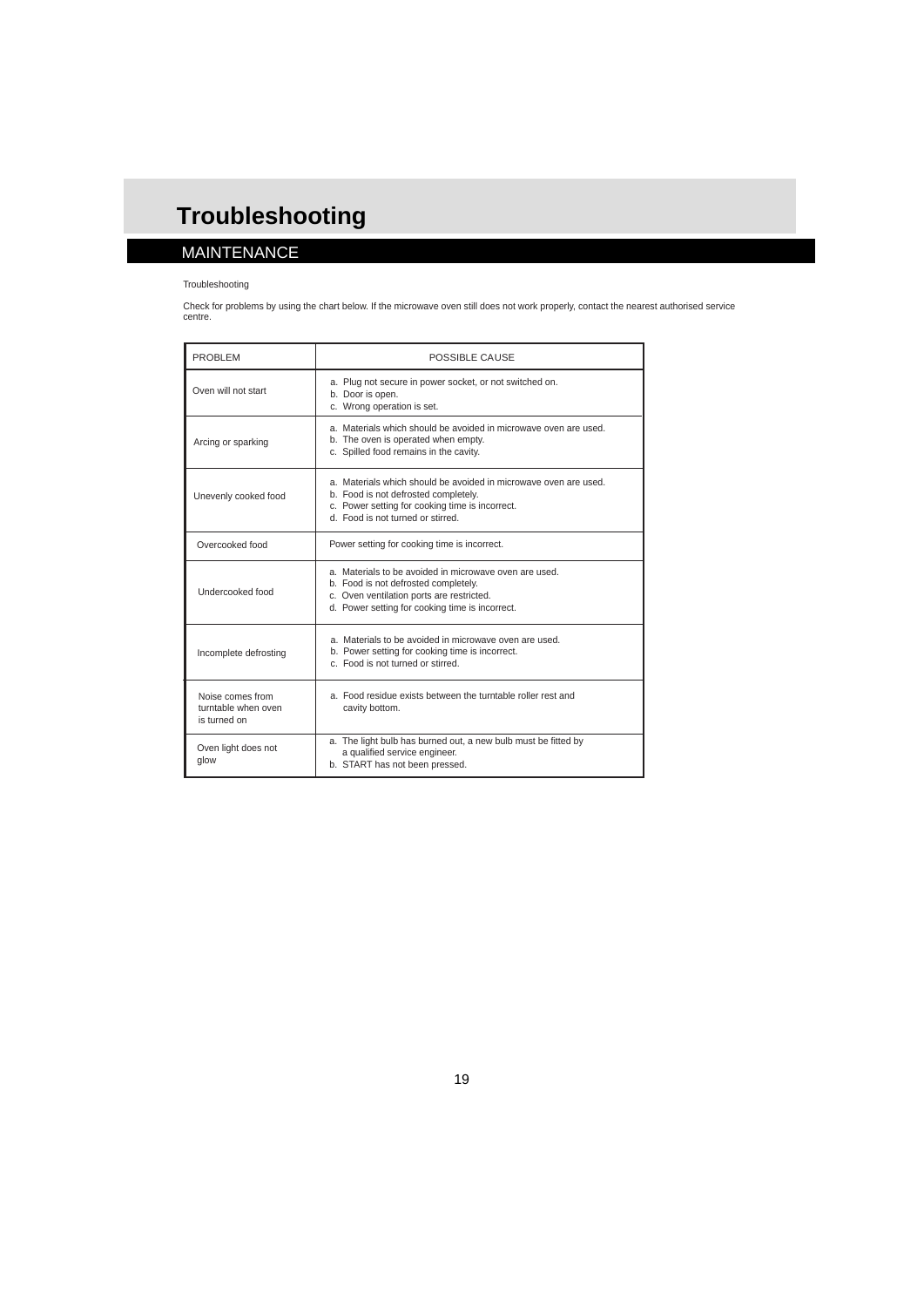## Technical Specifications

| <b>Model</b>                     | EM820CPT              |
|----------------------------------|-----------------------|
| Power Source:                    | 230V~50Hz             |
| Microwave Power Consumption:     | 1270 Watt             |
| Maximum Output:                  | 800 Watt              |
| Oven Capacity:                   | 20 litres             |
| Turntable Diameter:              | Ø 245 mm              |
| External Dimensions (L x W x H): | 440mm x 330mm x 258mm |
| Net Weight:                      | Approx. 10.0 Kg       |

We apologise for any inconvenience caused by any minor inconsistencies in these instructions, which may occur as a result of product improvements and development.

For future help please call the Customer Helpline: 0845 600 4632